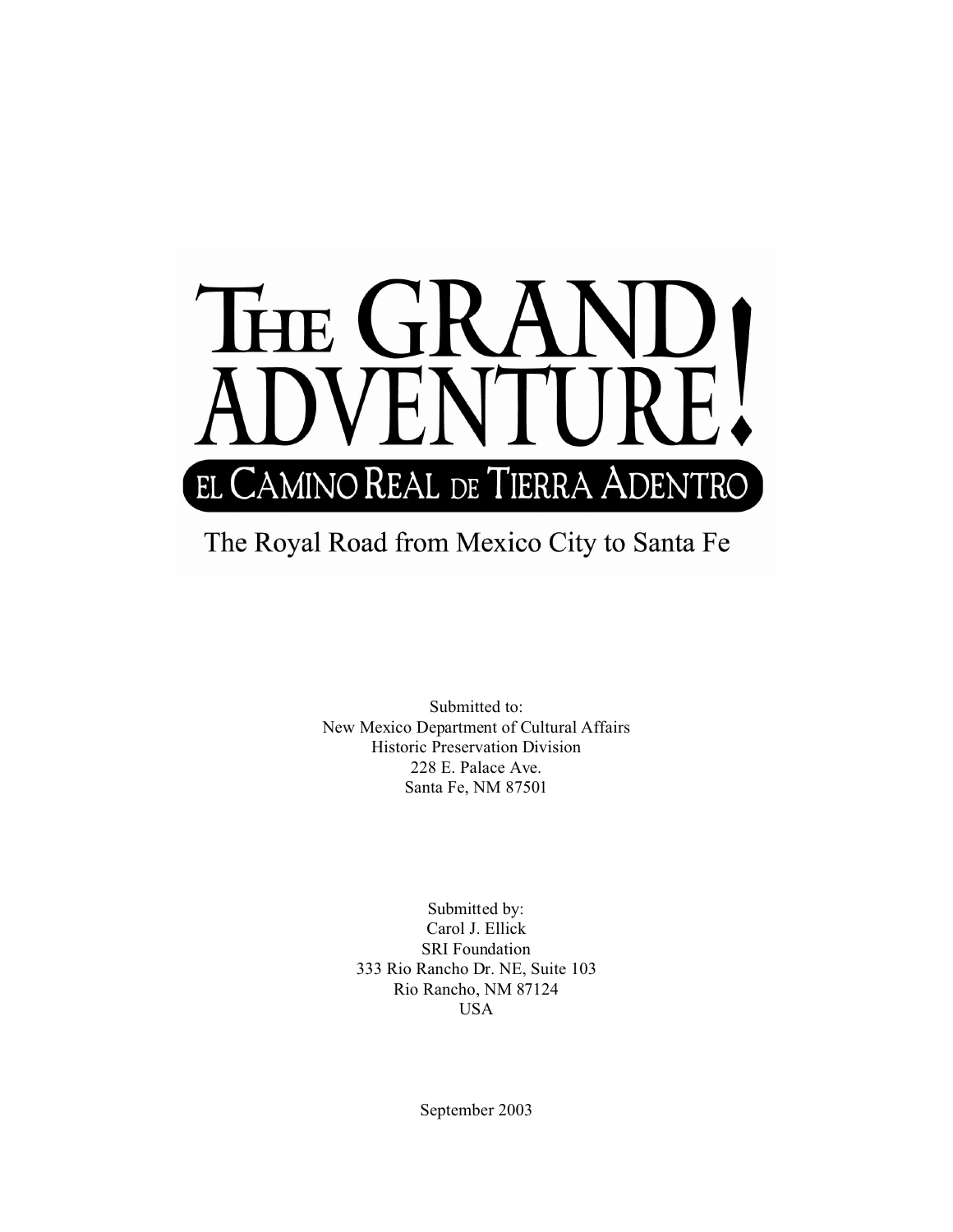## **THE GRAND ADVENTURE!**

#### **Welcome Travelers**

Welcome to the grand adventure! Lessons on El Camino Real de Tierra Adentro will lead all involved in a traveling experience unlike any other. The four lessons take the traveler from the present to the past and from Mexico City to Santa Fe. Travel through time on highways, back roads, and trails. Discover what was bought, sold, and traded. Learn how a time of exploration shaped our lives today.

#### **Project Goals**

The principal goal of this project was to create a set of four lessons relating to the history of travel and trade on El Camino Real de Tierra Adentro, the 1,550-mile road that linked Mexico City to Santa Fe during Spanish colonial and later times. The lessons have been designed to be used in both New Mexico and Mexico, in English-only, English-as-a-second-language, bilingual, and Spanish-only classrooms.

Much has been written about El Camino Real, a rugged, often dangerous trail that served for almost three centuries as the major trade route north from Mexico City. Documentary sources that we have used in preparing the lessons include journals, maps, official and informal lists of items carried on the road, and descriptions of events that took place along the way. The journals are an especially interesting source and include private diaries, official military accounts, and the observations of professional merchants.

Most of the people traveling El Camino Real were men, and it is primarily from their accounts that we know the history of the road. But other perspectives are also represented, and there are other histories to be told. A secondary goal of these lessons is to introduce students to the idea that history often extends beyond what a textbook might provide, and that alternative perspectives on events and people sometimes exist side-by-side with the conventional understanding. Where possible, these alternative perspectives have been incorporated into the background materials and activities.

#### **Using These Lessons**

The lessons in this unit relate to New Mexico history, U.S. history, and world history. They can be used as stand-alone activities, or to supplement traditional classroom texts and existing units. Each lesson is tied to a set of concepts and can be used by itself, in relation to other topics, or as part of a larger unit on El Camino Real. A minimum of additional materials are required, and all are either inexpensive or already available in the classroom. The goal is to make these lessons as flexible and easy to use as possible.

#### **Relation to Project Archaeology Materials**

The lessons included in this unit relate to many of the lessons in both *Intrigue of the Past: A Teacher's Activity Guide for Fourth through Seventh Grades* and *Discovering Archaeology in New Mexico*. *Intrigue of the Past* contains 28 lessons relating to archaeology and archaeological ethics. *Discovering Archaeology in New Mexico* contains essays covering 12,000 years of cultural history, written at the fifth-grade level. El Camino Real is only superficially covered in the latter text. The essays presented here are specific to the topic, and the activities relate directly to it.

#### **Relation to Educational Standards**

For a lesson to be useful in a classroom, it must relate to state educational standards and benchmarks. The subjects covered in each of the lessons presented here have been correlated with the New Mexico Content Standards and Benchmarks for grades 5–8. Learning objectives are also linked to Bloom's Taxonomy of Educational Objectives. The student reading material supplied with this unit has been correlated to the Edward Fry Readability Graph. The graph offers a determination of approximate grade level for the materials based on the number of sentences per 100 words and the number of syllables per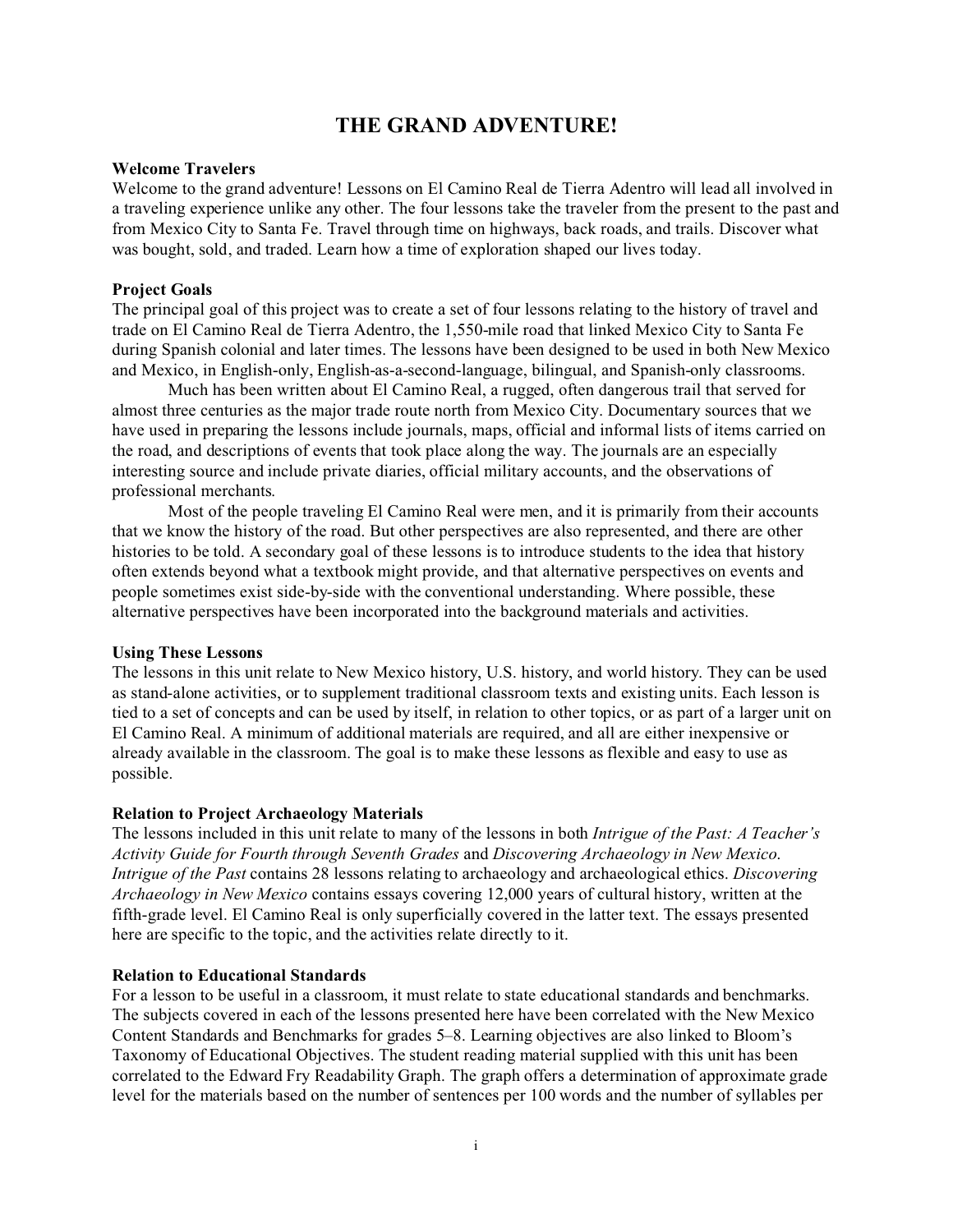100 words. All student materials fall between fifth- and seventh-grade reading levels.

#### **Initiating the Unit and Evaluating Student Progress**

Students should begin the unit by creating a journal. Journals were kept by a only a small portion of the people who traveled El Camino Real, but some of what we know about the road comes from the variety of perspectives from which these diaries were written. As part of the unit, students will write down the day's events, including their own observations and thoughts. They are responsible for organizing the information that they gather and for the progress of their own learning. For the teacher, the journal will serve as a portfolio of each student's work and a tool for evaluating the student's progress. Prior to the first lesson, each student should be provided with the materials necessary to create their own journal. This process may be as basic as providing students with construction paper and lined writing paper or something more intricate such as designing cloth-covered journals. The journaling process introduces students to the basics of observing and recording, processes that are essential to historical archaeology, the documentation of the past, and to understanding how historical accounts become "history."

## **Sponsorship**

This project was sponsored by a grant from the New Mexico Office of the Bureau of Land Management, administered by the New Mexico Department of Cultural Affairs, Historic Preservation Division. All materials may be copied for classroom use. For all other uses, please contact the author for permission.

#### **Acknowledgments**

The greatest thanks go to Glenna Dean, New Mexico Department of Cultural Affairs, Historic Preservation Division, and Stephen Fosberg, New Mexico Bureau of Land Management, for sponsoring this project. They are to be commended again for their continued support for the development of archaeological and historical education materials. Scott O' Mack, Statistical Research, Inc., conducted background research and wrote the teachers' background section on which all materials are based. Thanks to those who granted permissions for the use of photos and images, and to Chris Dore, Statistical Research, Inc. for creating the student worksheet maps from actual satellite images. Several colleagues read the manuscript and offered helpful suggestions. Thanks to Joe Watkins, Department of Anthropology, University of New Mexico, and to Terry Klein and Lynne Sebastian, SRI Foundation, for their assistance and enthusiastic support. June-el Piper did a superb editing job. Thanks to Sherry Fletcher, Truth or Consequences Public Schools, for reviewing the materials from the perspective of an educator and an administrator. Carole Nagengast, Department of Anthropology, University of New Mexico assisted by locating a translator in Mexico. Thanks to Aurora Muñez, Mexico City, Mexico for translating the unit into Spanish, thereby expanding its usability. And lastly, thanks to you, the teachers who use these lessons in your classrooms. Through your efforts, your students receive a unique view into the past.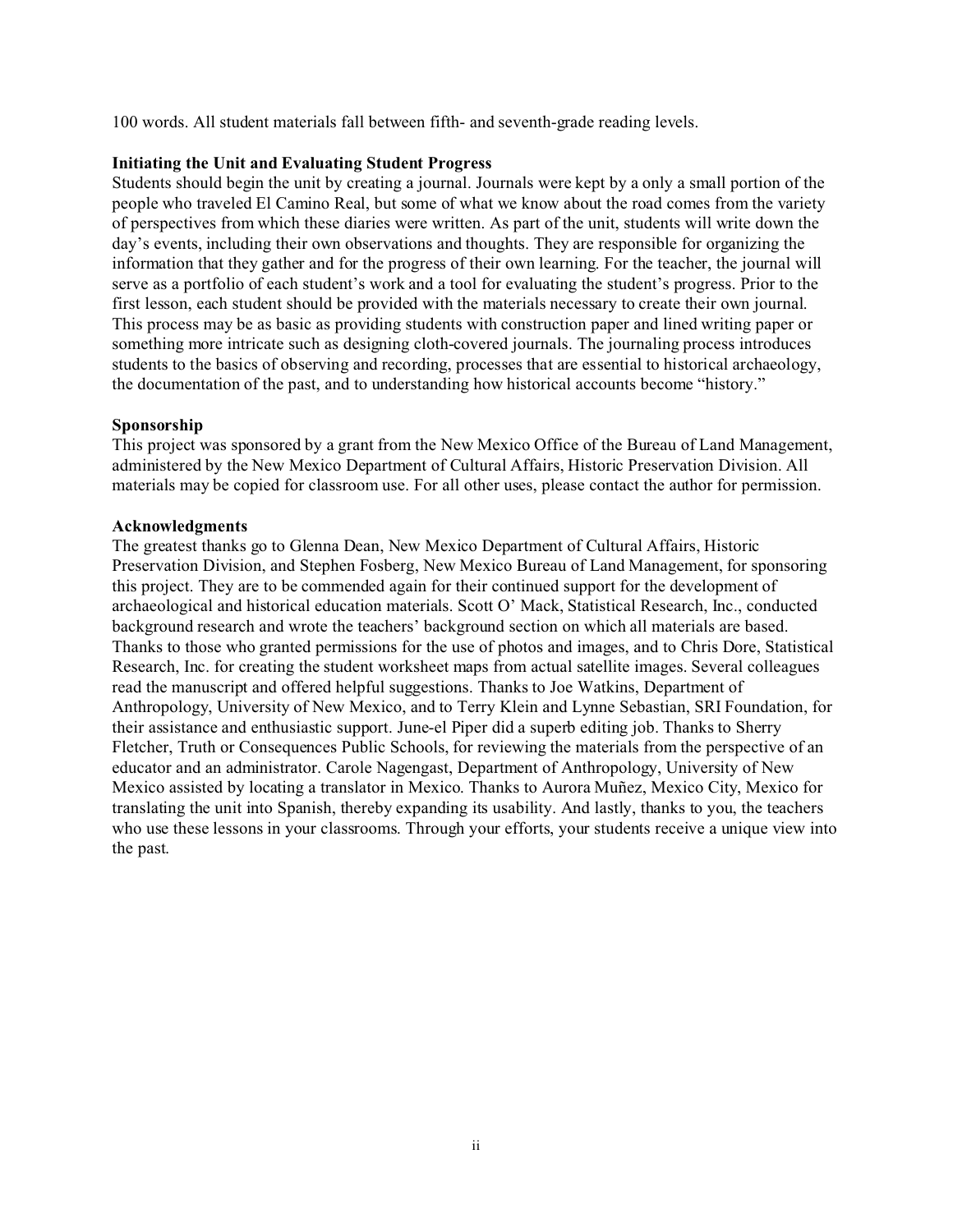## **Table of Contents**

| Travel along the Camino Real                                 |  |
|--------------------------------------------------------------|--|
|                                                              |  |
|                                                              |  |
|                                                              |  |
|                                                              |  |
|                                                              |  |
|                                                              |  |
|                                                              |  |
|                                                              |  |
|                                                              |  |
|                                                              |  |
|                                                              |  |
|                                                              |  |
|                                                              |  |
|                                                              |  |
|                                                              |  |
|                                                              |  |
|                                                              |  |
| Appendix A: Teachers' Background Information by Scott O'Mack |  |

Appendix B: Map Worksheets, Maps, Photos, and Illustrations

Appendix C: Resources and References

Appendix D: Sample Rubric

Appendix E: Correlation to New Mexico Content Standards and Benchmarks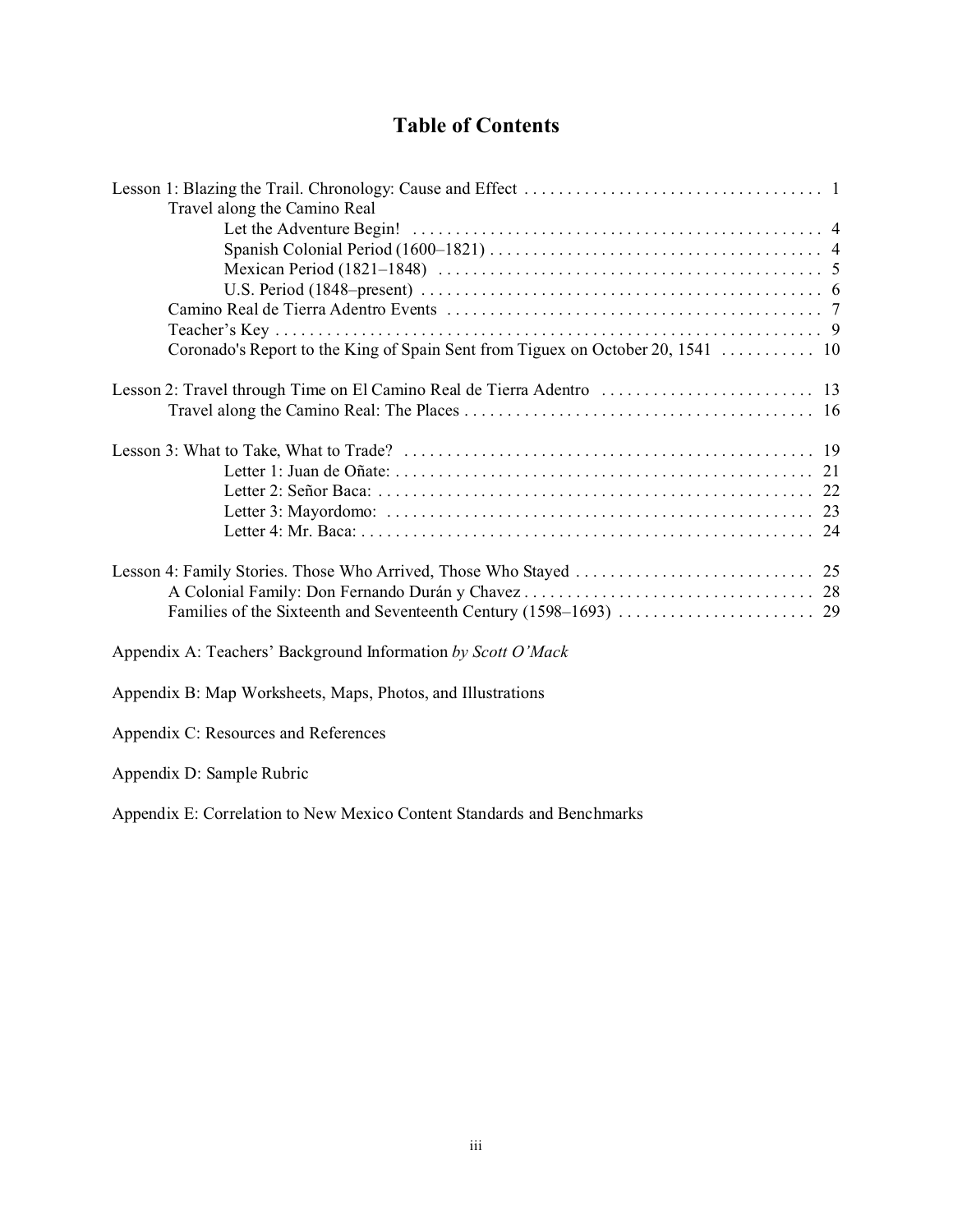## **Lesson 1 BLAZING THE TRAIL**

## **Chronology: Cause and Effect**

**Subjects:** Social studies (history, geography, government and civics), language arts **New Mexico Standards and Benchmarks:** See Appendix E **Skills**: Knowledge, comprehension, application, analysis **Duration:** Making journals–1 class period; Map work–1 class period; Chronology work–2 class periods; Journal writing–1 class period **Instructional Groupings:** individual and small group

#### **Objectives:**

Students will gain an understanding of the historical events that led to the founding of New Mexico. To accomplish this objective, students will read and research information on historical events relating to El Camino Real Tierra Adentro. They will organize information on a chart. Using their findings, they will determine some of the possible causes and effects of those events, discuss and summarize their findings.

## **Materials:**

Provided in kit: Teacher's background information, essay for students, maps, cause-and-effect worksheet; Coronado's letter

Other: World map and or globe, maps of Mexico and New Mexico; pencils, pens, highlighter markers; journals

## **Key events, concepts, and vocabulary:**

| Anglo-American | eighteenth century               | profit                 |
|----------------|----------------------------------|------------------------|
| blazed         | El Camino Real de Tierra Adentro | province               |
| caravans       | expedition                       | pueblo                 |
| colonization   | Franciscan friars                | Pueblo Revolt          |
| commerce       | merchants                        | saturation             |
| conquest       | Mexican-American War             | thirty-fourth parallel |
| convert        | New Spain                        | thoroughfare           |

## **Background:**

Teachers' background "Travel along the Camino Real: Chronology" section, pages 31–34. The information is essentially the same as in the students' essay in this lesson, but with additional detail.

#### **Setting the Stage:**

In preparation for the lesson, students should create their journals. Ask students if anyone keeps a journal. Even day planners and calendars are journals of a sort. Journals are kept for personal and professional reasons. Some people keep journals that track daily events and happenings. Artists keep journals that contain drawings, concepts, and ideas. Some people use a journal as a place to write personal items and thoughts. Discuss the reasons for keeping a personal diary or journal. In designing the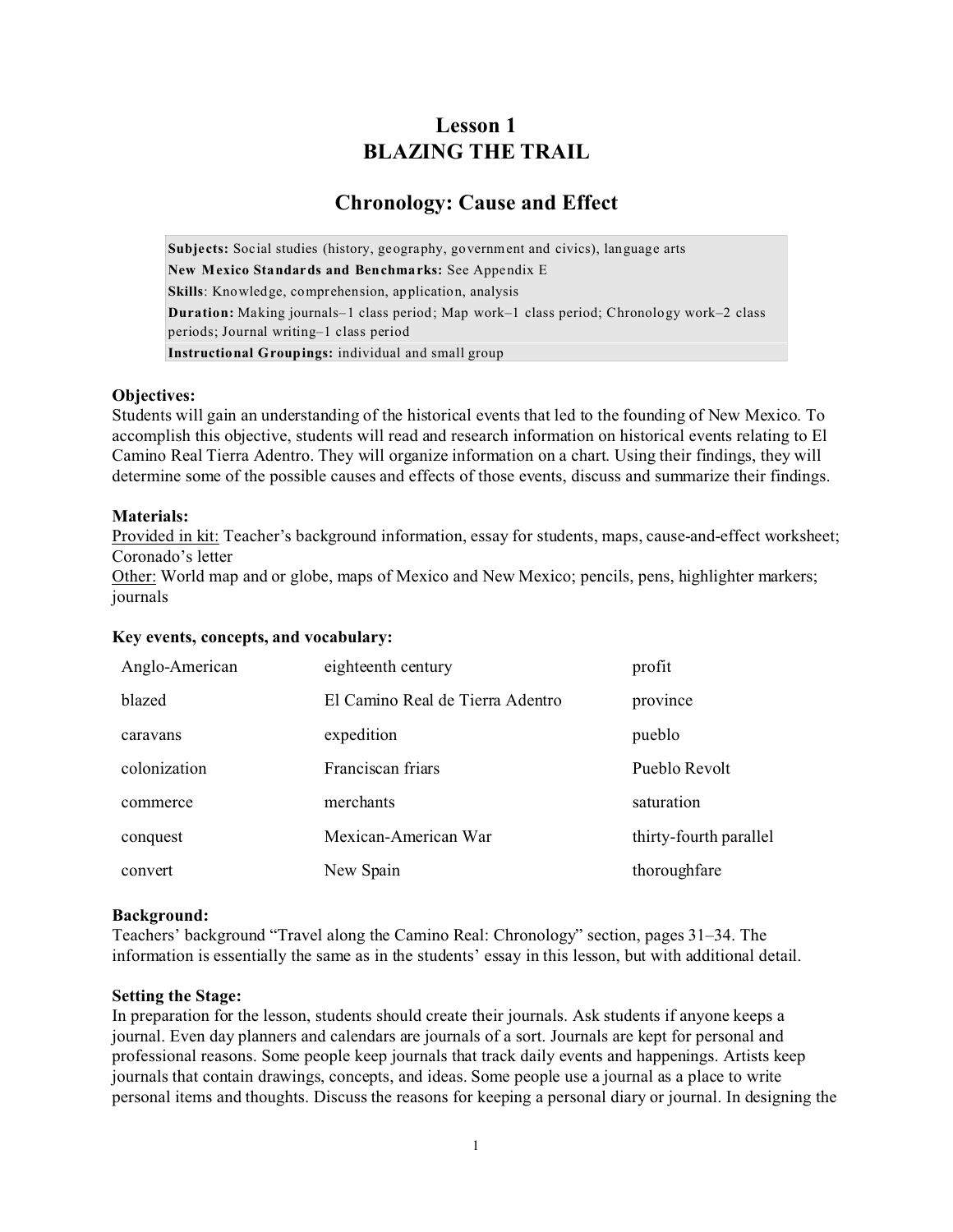layout, the first few pages of the journal should be set up for the front matter—title page and the table of contents. The title page should include the title (something relating to traveling on El Camino Real de Tierra Adentro); the student's name, and the start date of the trip. The end date will be filled in upon completion of the unit. Two to four pages should be left blank for the table of contents. The table of contents will be filled in as students complete their work. Students may wish to keep a page toward the front of their journal for creating a map of the trail. Journals should have the flexibility of adding pages as maps and worksheets are completed.

Begin this lesson with an exploration of a globe or world map. Have students locate Madrid, Spain; Mexico City, Mexico; and Santa Fe, New Mexico. The maps provided with this unit will also be helpful in orienting students to distances and places at this time.

#### **Procedure:**

After introducing students to the geographic relationship of Spain, Mexico, and New Mexico, distribute the essay for students. Have students underline important dates and events with a highlighter marker or with a pen or pencil. They should also use the marker to highlight the information suggesting the **causes** for the event and the **effects** of the event. If students have access to three colors, one can be used for the dates, a second color can be used for highlighting causes, and a third can be used for the effects. Students should read the essay individually, and then work together in groups. You may want to post a list of words and terms and their definitions for the entire class, and have students maintain a list in their journals.

Divide the class into groups of 4–6 students. Distribute one Chronology Worksheet per student. Each student in the group records their findings as well as that of other members of the group. Students should work together to check their work against key words and new vocabulary have been **bolded** in the text and also check that all of the dates and events. Beginning with the introductory paragraph, students should list dates and events in chronological order in their journals and on the worksheet. After all of the dates and events have been listed, students should look for information relating to the cause for each event, and discuss why it may have come about. Next they should look at the effect of the event—what changes occurred historically. An extension of this task would be to consider how subsequent events might have been different if the prior event never took place. For example, what might the consequences have been if, after the Mexican-American War, Mexico retained the territory that is now New Mexico?

#### **Journal: The Journal Entry, "The Letter Home":**

A creative writing exercise is included at this point. This activity is included after the research phase of each lesson. For this activity, students should pick an event connected with the Camino Real. Using maps and the information provided in the essay or through minimal research, they should examine where the event took place. They then select the identity of an individual connected with the event, for example, a friar, soldier, trader, or colonist. Based on the information they have collected, students write their first letter back to Spain. The letter may be directed to a family member or perhaps the King of Spain. An example of a letter sent by Coronado to the King of Spain is attached (see http://www.pbs.org/weta/thewest/resources/archives/one/corona9.htm).

#### **Closure:**

Discuss as a class the events, and the causes and effects of events relating to the Camino Real and the colonization of New Mexico. Also discuss who was in Mexico and New Mexico before the Spanish. How did the events related to the establishment of the Camino Real and colonization affect their lives? List some possible scenarios, for example if another country had colonized the area instead of Spain.

#### **Evaluation:**

Evaluation for this lesson is based on independent reading of the essay, identifying key information,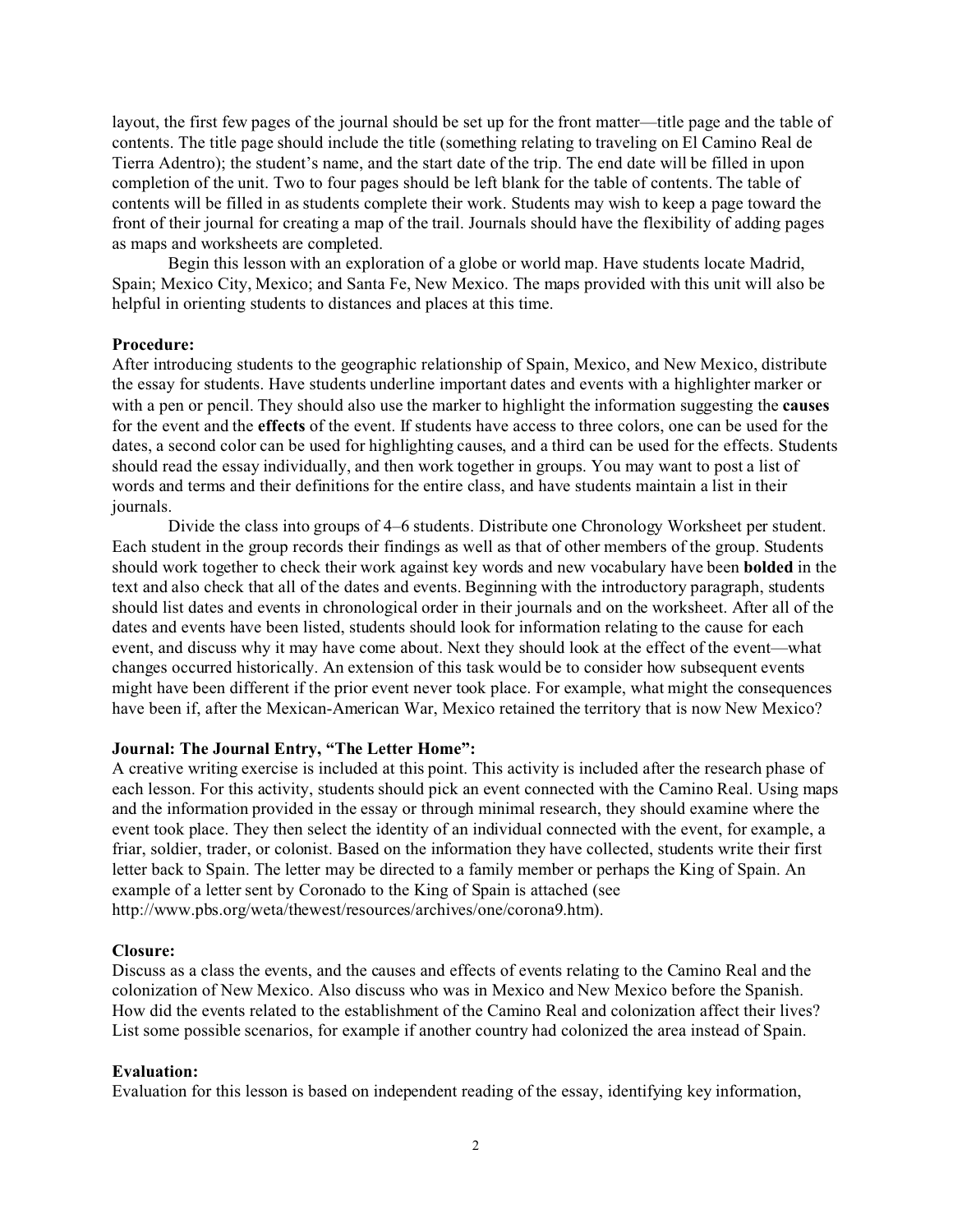working cooperatively with other students on key information and the completion of the worksheet, writing a letter, journal entries, and participating in class discussions.

A rubric has been designed for the evaluation of the student journals. If desired, it can be adapted for the evaluation of each product in each lesson in this unit (Appendix D).

#### **Link to Project Archaeology Lessons:**

*Intrigue of the Past: A Teacher's Activity Guide for Fourth through Seventh Grades*: Chronology: The Time of My Life, p. 22; Stratigraphy and Cross-dating, p. 49; *Discovering Archaeology in New Mexico*: The Spanish *Entrada* and the Early Spanish Colonial Period (A.D. 1540–1700), chapter 7 and accompanying lesson, Mission Artifacts in appendix 1-32.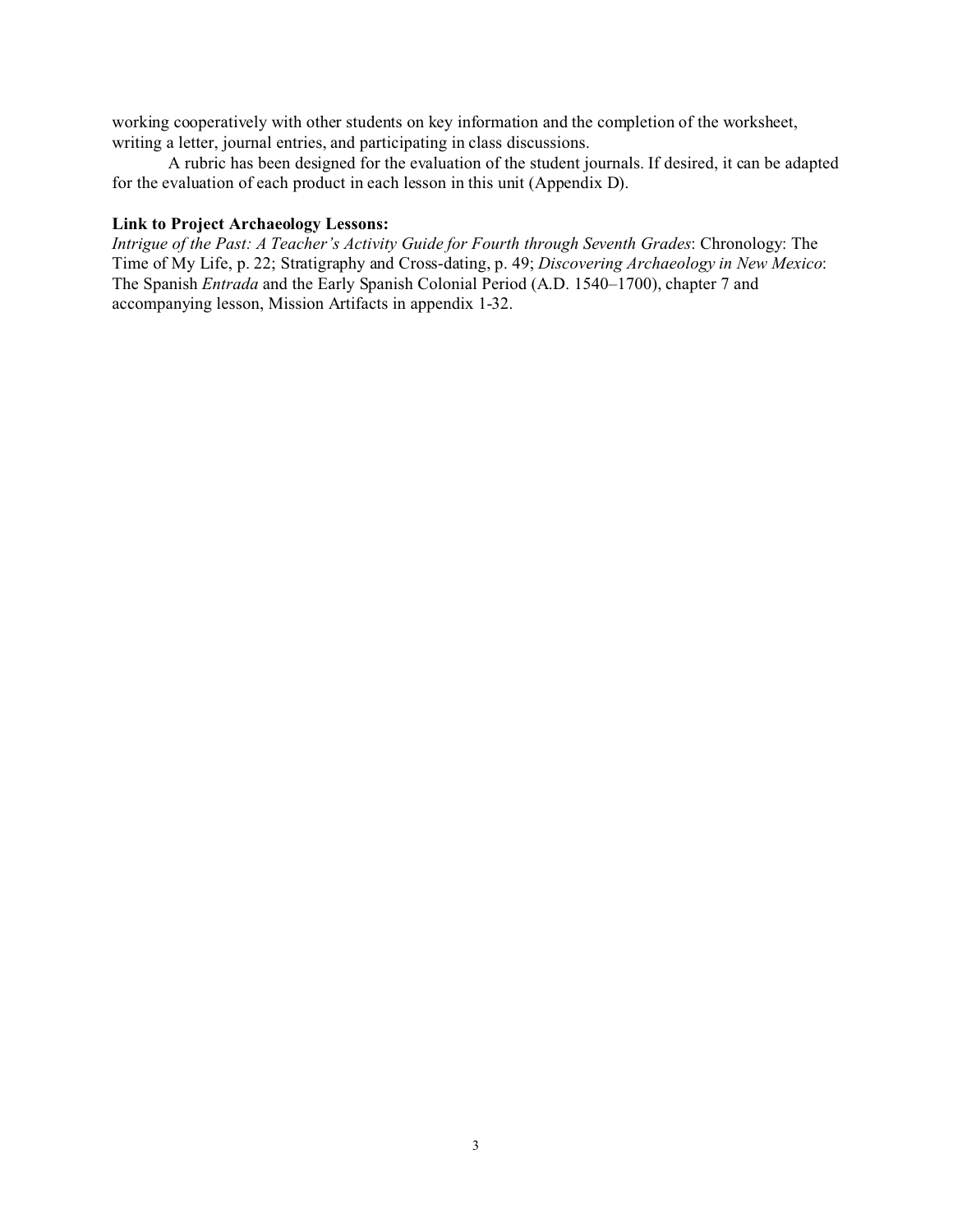| Name: |  |
|-------|--|
|       |  |

Class/Period:

## **Travel along the Camino Real Let the Adventure Begin!**

**El Camino Real de Tierra Adentro**, "The Royal Road of the Interior Lands," or simply "the Camino Real," was a rugged, often dangerous route. It was approximately 1,600 miles long, starting in Mexico City and ending in the small Spanish town of **Santa Fe.** Santa Fe was founded in 1610, and it has served has the capital of New Mexico ever since. During its first two centuries, the Camino Real brought settlers, goods, and information to the **province**. It carried crops, livestock, and crafts to the markets of greater Mexico. When Mexico gained its independence from Spain in 1821, its northern frontier was opened to foreign trade. New Mexico soon became the destination of a steady stream of **Anglo-American** traders carrying goods along the newly blazed Santa Fe Trail from Missouri. The Camino Real connected with the Santa Fe Trail at Santa Fe. When this took place, Santa Fe became the important link between the growing U.S. economy and the long-established Mexican economy. For the next 60 years, the Camino Real served as the principal route for both Mexican and Anglo-American traders traveling into the interior of Mexico.

#### **Spanish Colonial Period (1600–1821)**

When it was first **blazed** in 1598, the Camino Real was based on early Native American trails. These early trails connected water sources, river crossings, camp sites, and villages. There is no way to know for sure, but there may have been interconnecting Native American trails following most or all of the **Río Grande**. It is, however, unlikely that the Native Americans ever walked the entire route of the Río Grande. The Camino Real was unique. It was created for Spanish exploration and **colonization**. It allowed the Spanish crown to expand its land holdings to the outer limit of the explored territory.

Northern New Mexico was first visited by Spaniards in 1540 when Francisco Vásquez de Coronado led a large **expedition** to the area of **Zuni pueblo**. The expedition spent the next two years exploring both New Mexico and adjacent regions. Coronado's main purpose was exploration, not settlement. The first serious attempt at colonization was not made until almost 60 years later. In 1598, Juan de Oñate led 130 men and their families, 83 wagon loads of arms and supplies, and more than 7,000 head of livestock up the trail. They traveled north from **Santa Bárbara, Mexico**, to the **Tewa pueblo of San Juan** on the upper Río Grande. Oñate founded the Spanish town of **San Gabriel** across the Río Grande from the pueblo. San Gabriel was the first successful Spanish settlement in New Mexico. It served as the capitol of the new province of New Mexico until about 1610 when Santa Fe became the capital.

Other Spanish expeditions came before Oñate up the Río Grande, but his expedition made it the furthest. It extended the colonial frontier by 700 miles. Oñate's route became the Camino Real, the royal road. It is named this because it served as the official road between the colonial capital in Mexico City and the capitol of the new province. There were other royal roads in **New Spain**, but the royal road to New Mexico was the longest. It remained almost the only route to the far northern provinces for over 200 years.

Traveling with the settlers in Oñate's first expedition was a group of **Franciscan friars**. The job of the friars was to set up missions and **convert** the native Pueblo peoples to Christianity. For the first 80 years after Oñate's expedition, the Franciscans were the main reason for the success of the colony. Oñate abandoned the province shortly after opening it. The settlers he left behind found life on the distant frontier to be extremely difficult. The colony survived only because the Franciscans were able to convince the officials in Mexico City to support the colony.

Supply **caravans** began traveling on the Camino Real in 1609. Caravans were to take place once every three years. Missions counted on the basic supplies brought by the caravans for their survival. The trip from Mexico City to Santa Fe took about six months. It took another six months to get the supplies to the scattered missions, and another six months for the trip back to Mexico City. Going three years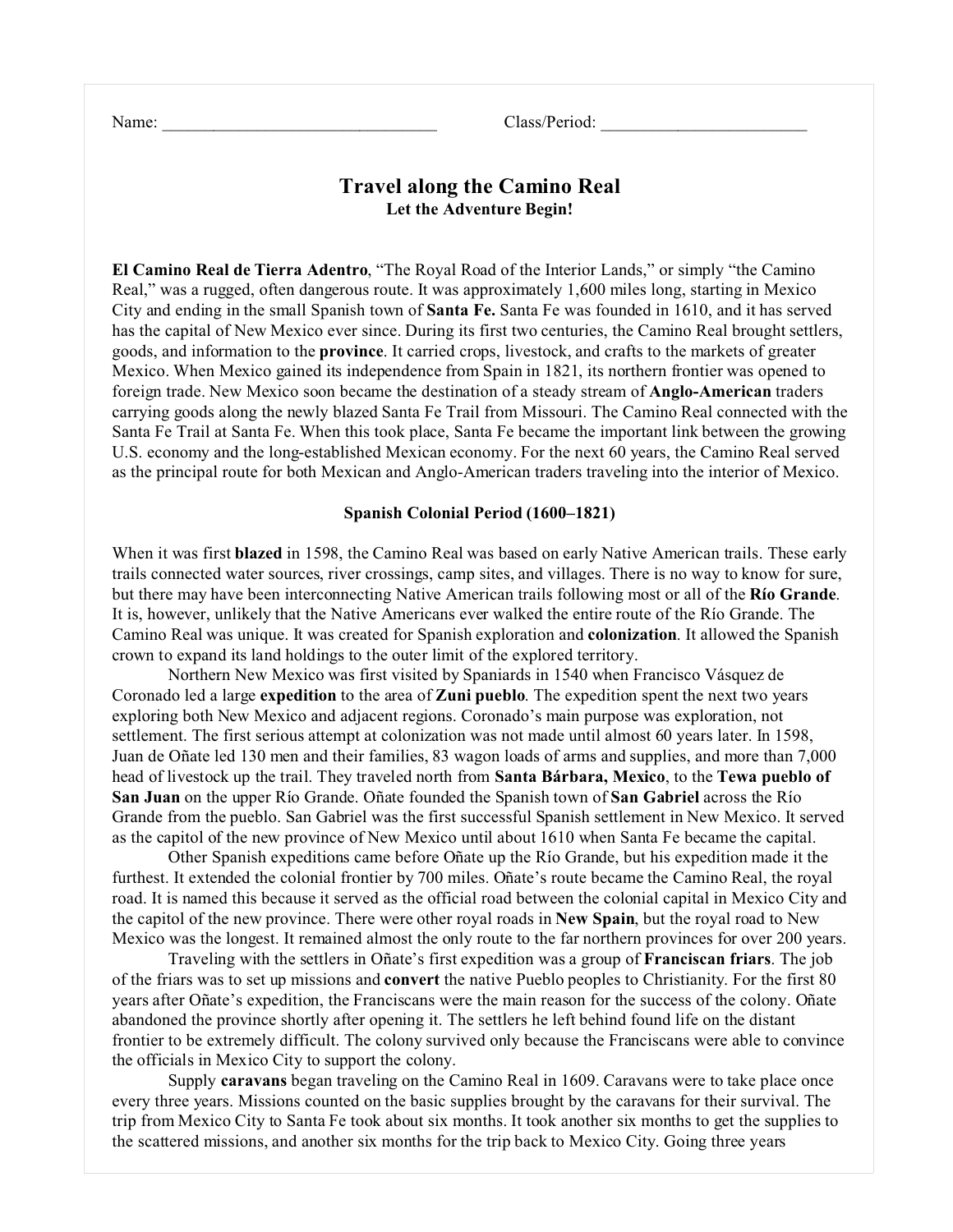between arrivals of food and news was hard enough for the people living in New Mexico, but the caravan had an unreliable schedule. Sometimes it took six or seven years between caravans! Sometimes the supplies that were meant for the missions were sold to others. Many times, only part of the supplies was delivered. Sometimes, supplies were delivered to the wrong places. And even though the rules forbade it, the caravan also became a form of public transportation. It carried friars, colonial officials, and private individuals along the Camino Real.

The missions and the New Mexico colony suffered a major setback in 1680 when the Native American Pueblos rose in revolt against the Spaniards. The **Pueblo Revolt** killed 400 Spaniards and drove the remaining 2,200 people out of northern New Mexico. The survivors traveled down the Camino Real to **El Paso del Norte**, a town where El Paso, Texas, now stands. As a result of the rebellion, El Paso del Norte thrived. The northern colony was completely abandoned for thirteen years before it was finally reoccupied. The settlers who returned to the area in about 1693 included many of the families that had fled during the Pueblo Revolt. Once all was safe, the supply caravan from Mexico City resumed transport on the Camino Real. The colony grew in area and population and the schedule of supply caravans became more regular. By the middle of the **eighteenth century**, the caravan made the trip to the colony every year. The caravan shifted from Franciscan to direct control by the King of Spain. This shift of power happened as the power of the local colonial government increased.

## **Mexican Period (1821–1848)**

Rules for trading under the Spanish colonial system were very strict. The **merchants** of Santa Fe were not allowed to trade with anyone other than those approved by the government. The occasional French or Anglo-American trader who ventured into New Mexico in the late colonial period was removed from the area or jailed by the colonial government. When Mexico won its independence from Spain in 1821, these barriers disappeared. By that time, Anglo-American towns and communities had reached as far west as Missouri. This was the same year that Missouri became a state. The immediate result was the opening of the Santa Fe Trail from **Independence, Missouri**, to Santa Fe. A whole new source of goods and materials for the people of New Mexico became available. Anglo-American traders were soon leading heavy caravans to Santa Fe. The caravans brought a wide range of goods never before available in New Mexico. People could now buy newly made materials from the eastern United States and imports from northern Europe.

The quantity of trade and sale items flowing from Missouri to Santa Fe grew so quickly that by 1825 there was a **saturation** of goods in New Mexico. In 1825, Santa Fe was still a small town of 5,000, and in all of New Mexico there were only around 40,000 people. This meant that the trading caravans from Missouri soon ran out of customers. In response, the merchants of Santa Fe began buying more U.S. goods than they needed for local use. They carried them down the Camino Real to **Chihuahua** where they found a ready market. Anglo-American traders followed the idea, taking advantage of the relaxed trade rules of newly independent Mexico. They carried their loads of goods to eager buyers in Chihuahua and other mining centers farther down the Camino Real. Not only was the hold that the Chihuahua merchants had on the Santa Fe trade broken by Anglo-American traders, but the relationship between Santa Fe and Chihuahua was suddenly reversed. Santa Fe held excess goods and Chihuahua was in need. The new imbalance of trade would remain in place for the rest of the Mexican period.

The rise in trade coming out of Santa Fe marked the beginning of a different type of relationship between the people and governments of Mexico and the United States. This interaction eventually led to the Mexican-American War. In the years prior to the war, relations between Anglo-American traders and Mexican officials in New Mexico had become strained. The Mexican government wanted to control who was trading and what was being traded. The government also was upset because they wanted to make money from the goods brought into its territory.

The Anglo-Americans didn't like being forced to pay a fee for bringing merchandise into Mexico. The Mexicans didn't like the Anglo-Americans because the U.S. supported Texas when it declared its independence from Mexico in 1836. When the United States formally **annexed** Texas in 1845, it basically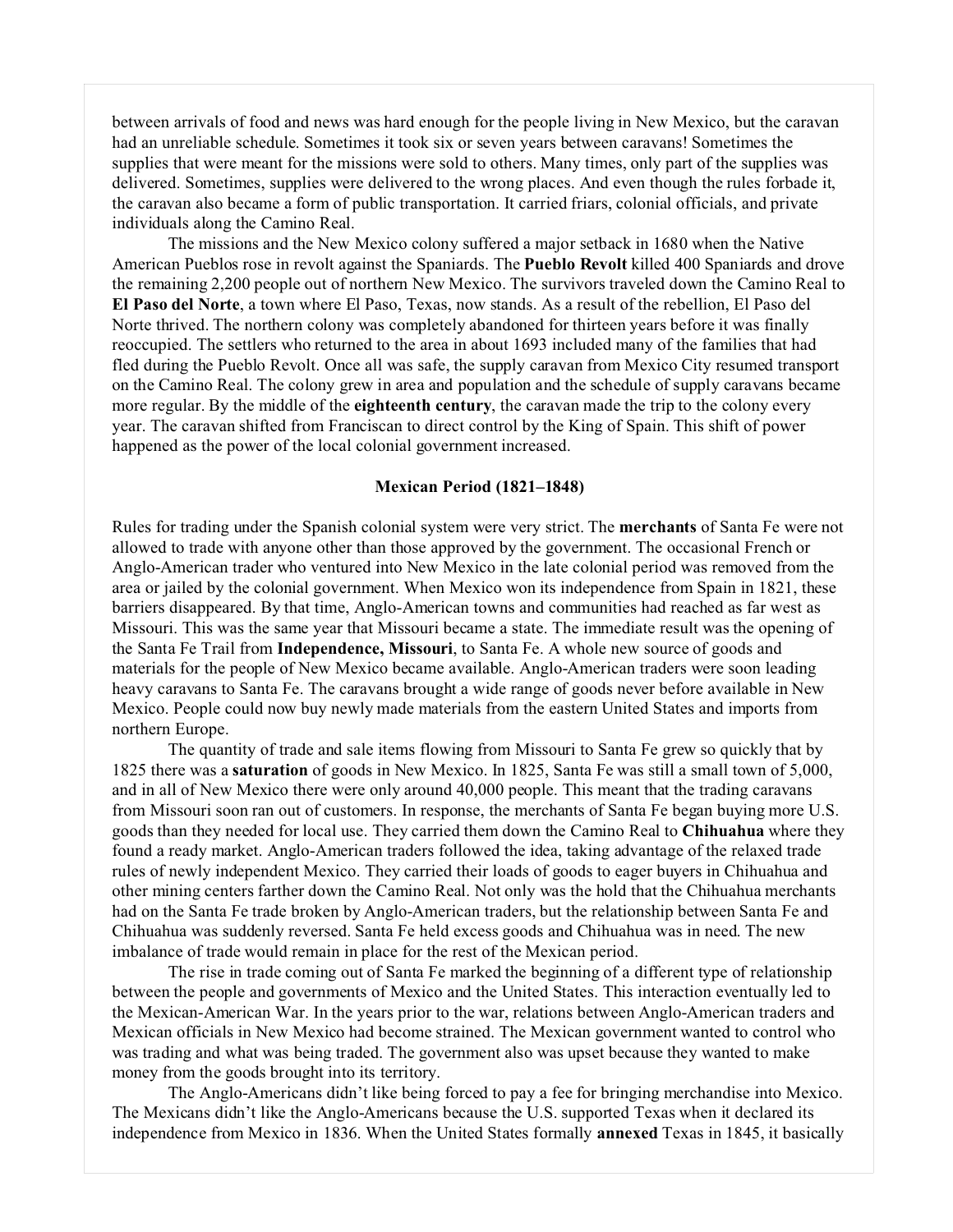declared a portion of New Mexico to be U.S. territory. This situation, combined with the problems with trade, led to the outbreak of war in 1846

Colonel Stephen W. Kearny's Army of the West occupied Santa Fe in August 1846. There was no battle. New Mexico's governor Manuel Armijo chose to avoid an armed conflict. An American force led by Colonel Alexander W. Doniphan marched down the Camino Real in late 1846. They met a retreating Mexican force first near Rancho del Bracito, just north of El Paso del Norte, and later at Hacienda de Sacramento, just north of Chihuahua. The Mexican force was soundly defeated at both locations, and Chihuahua was captured by Doniphan on March 1, 1847. Interestingly, Anglo-American trading caravans that had started from Missouri just prior to the outbreak of the war continued their travel down the Camino Real, intent on selling their goods in Mexico regardless of the circumstances. Many managed a **profit** despite the conflict.

#### **U.S. Period (1848–present)**

It was the opening of the Santa Fe Trail from Missouri immediately after Mexico won its independence from Spain that made the Camino Real a genuine **thoroughfare** for **commerce**. When the Mexican-American War broke out in 1846, traffic along the Camino Real was at its peak. The amount of goods traveling in either direction was many times what it had been in the colonial period. When the war ended in 1848, the portion of the Camino Real north of El Paso del Norte suddenly fell in U.S. territory. Instead of becoming an even busier route for Anglo-American trade, it quickly declined in importance as new, shorter routes to the Mexican interior were opened. The most important of these was the road leading from **Galveston Bay** through **San Antonio** to El Paso del Norte, which had replaced Santa Fe as the port of entry into Mexico.

The Camino Real played a limited but significant role in the Civil War. In 1861, Texas **seceded** from the Union and became a part of the Confederacy. Fort Bliss, an Army post near El Paso, was abandoned by the Union and occupied by a force of Texans the same year. From Fort Bliss, Confederate troops were sent north along the Camino Real to attempt to capture Union positions and gain control of the western supply route. Fort Fillmore, near Las Cruces, was captured easily, and the victory prompted the commanding officer to declare all of New Mexico Territory south of the **thirty-fourth parallel** the Confederate Territory of Arizona. This new status for the region was short-lived. The Confederacy hoped to gain control of New Mexico Territory in its entirety and did advance along the Camino Real as far as Albuquerque, and then on to Glorieta outside Santa Fe, but by May 1862 the Union had forced it to retreat. Fort Bliss was itself reoccupied by the Union later that year. The Camino Real was the scene of several skirmishes between Union and Confederate troops, as well as a pitched battle at **Valverde**, one of the stops along the road in use since the sixteenth century.

The final blow to the role of the Camino Real as an important trade and travel route came with the arrival of the railroad to New Mexico. In 1880, the Atchison, Topeka and Santa Fe Railroad was completed from Chicago to the Río Grande (actually ending somewhat south of Santa Fe), and the next year (June 1881) the line was extended south to El Paso. Crossing the Río Grande at El Paso, it connected with the Mexican Central Railroad, recently completed from Mexico City and closely following the route of the Camino Real. The route of the railroad from Santa Fe to El Paso was basically the same as the Camino Real, with a number of relatively minor changes. The speed and efficiency of rail transport quickly made the wagon caravans of the Camino Real obsolete. More recently, major highways have also been built along much the same route as the Camino Real, both in New Mexico and Mexico. The railroads are still important routes for carrying goods, but their role has been reduced in turn by the rise in importance of truck transport.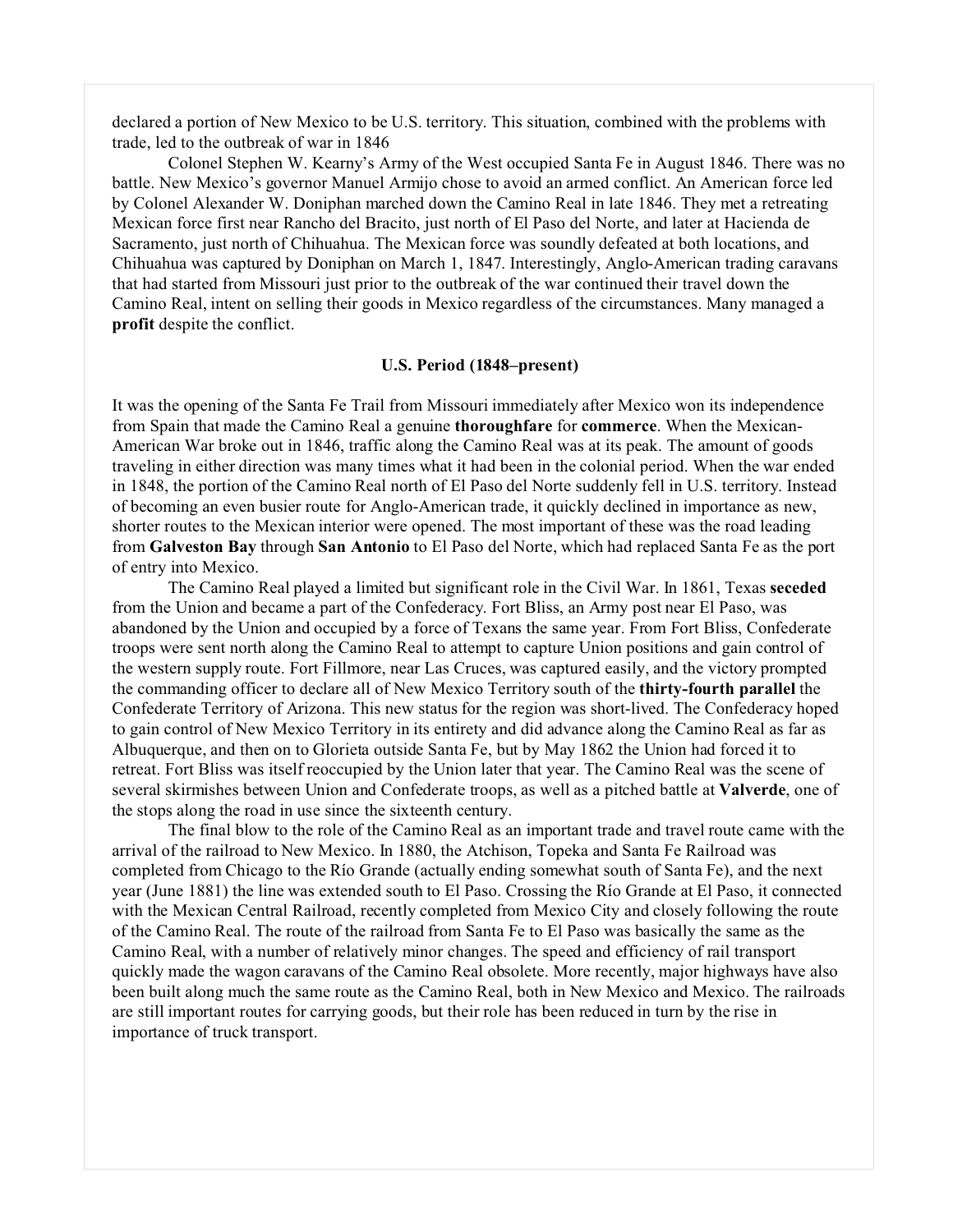## **Camino Real de Tierra Adentro Events**

| <b>NAME</b> | $\bigcap$ $\bigcap$ $\bigcap$ |
|-------------|-------------------------------|
|             |                               |

| <b>DATE</b> | <b>EVENT</b> | WHAT CAUSED THIS<br><b>EVENT TO TAKE PLACE?</b> | WHAT WAS THE EFFECT<br>OF THIS EVENT? |
|-------------|--------------|-------------------------------------------------|---------------------------------------|
|             |              |                                                 |                                       |
|             |              |                                                 |                                       |
|             |              |                                                 |                                       |
|             |              |                                                 |                                       |
|             |              |                                                 |                                       |
|             |              |                                                 |                                       |
|             |              |                                                 |                                       |
|             |              |                                                 |                                       |
|             |              |                                                 |                                       |
|             |              |                                                 |                                       |
|             |              |                                                 |                                       |
|             |              |                                                 |                                       |
|             |              |                                                 |                                       |
|             |              |                                                 |                                       |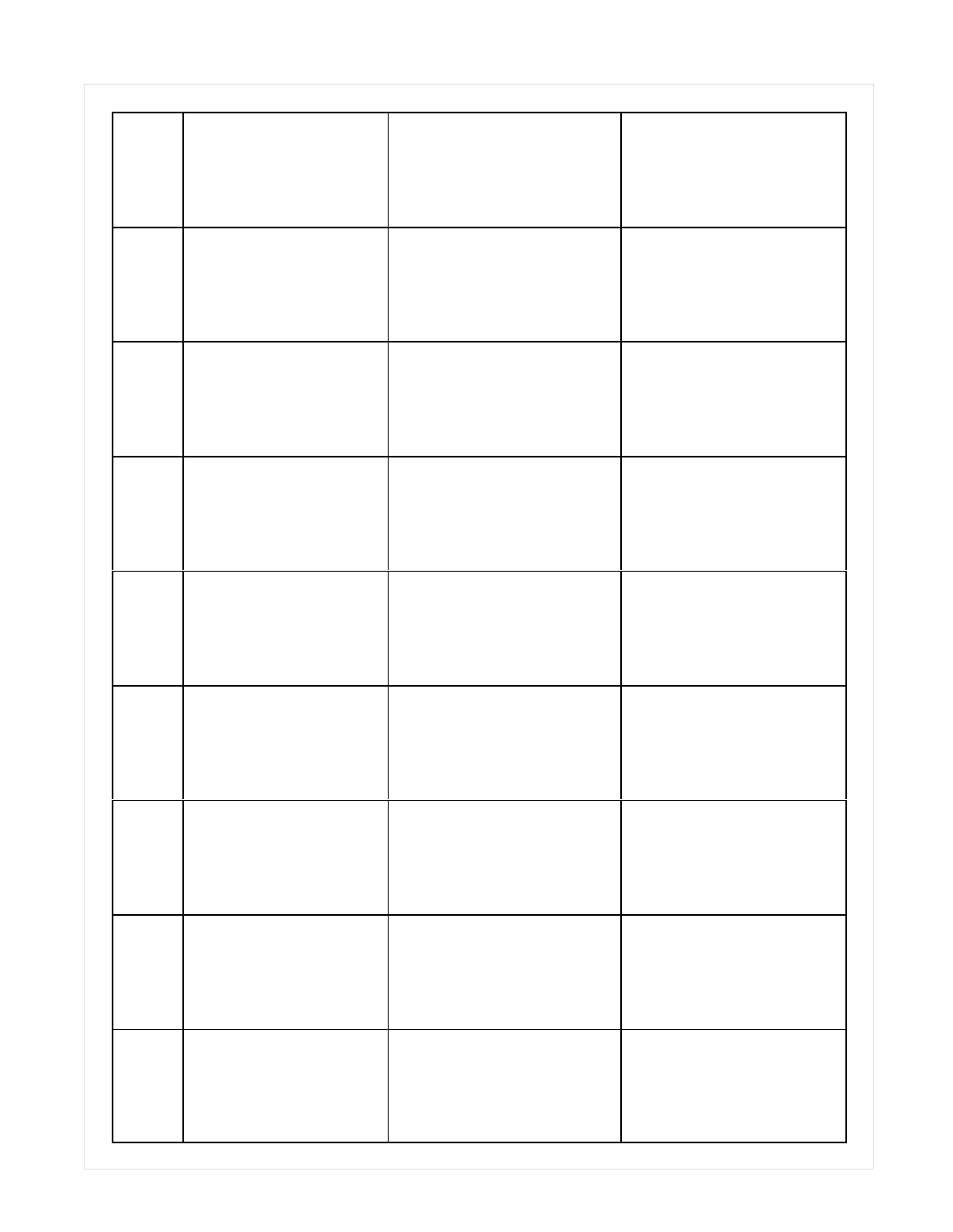## **Teacher's Key**

## **1540–1598 Exploration**

- 1540 Northern New Mexico was first visited by the Spanish.
- 1598 New Spain was officially declared Spanish territory and administered from Mexico City. Camino Real was first blazed, based on original trails of the Native Americans. Juan de Oñate led the first successful colonization attempt into New Mexico and founded the town of San Gabriel.

## **1600–1821 The Spanish Colonial Period**

- 1609 The Franciscan mission supply caravan was established.
- 1610 Santa Fe was founded.
- 1680 The Pueblo Indians revolted, killing 400 Spaniards and driving the remaining 2,200 colonists out of northern New Mexico.
- 1821 Mexico gained independence from Spain, and the Santa Fe Trail was opened.

## **1821–1848 The Mexican Period**

- 1825 Saturation of goods in New Mexico.
- 1836 Texas declared its independence from Mexico.
- 1845 The U.S. formally annexed Texas.
- 1846 Outbreak of Mexican-American war. Colonel Stephen E. Kearny occupied Santa Fe, unopposed. (August) An American force led by Colonel Alexander E. Doniphan marched down the Camino Real. (Late in 1846)
- 1847 Colonel Alexander E. Doniphan captured Chihuahua, Mexico. (March 1)
- 1848 Mexican-American war ended.

## **1848–present**

- 1861 Texas seceded from the Union and became part of the Confederacy.
- 1862 Union troops forced the Confederacy to retreat to Fort Bliss. (May)
- 1862 Fort Bliss was reoccupied by the Union.
- 1880 The Atchison, Topeka and Santa Fe Railroad was completed from Chicago to the Rio Grande.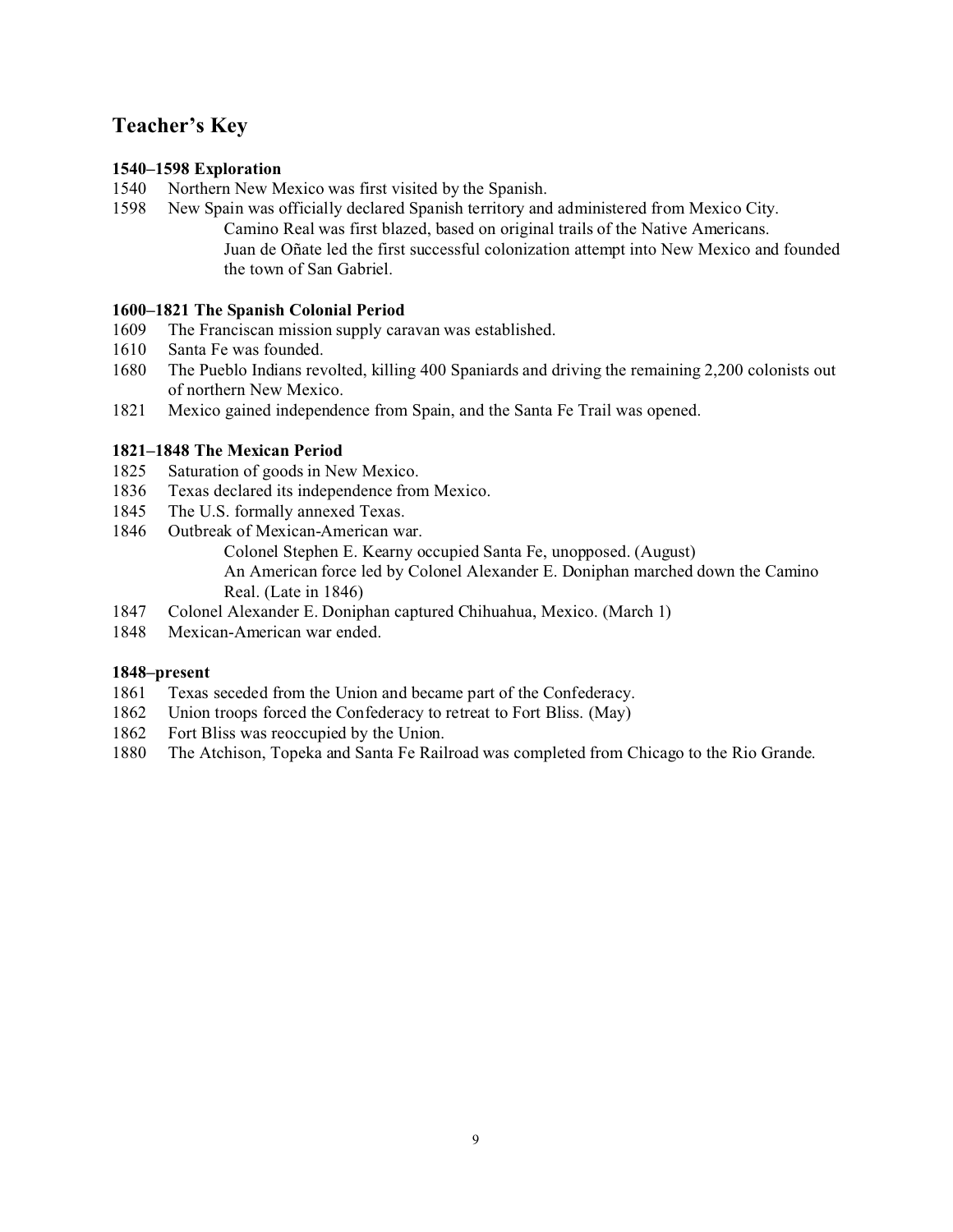## **Coronado's Report to the King of Spain Sent from Tiguex on October 20, 1541**

*(Letters from Francisco Vazquez de Coronado to His Majesty, in which he gives an Account of the Discovery of the Province of Tiguex.)*

#### HOLY CATHOLIC CAESARIAN MAJESTY:

On April 20 of this year I wrote to Your Majesty from this province of Tiguex, in reply to a letter from Your Majesty dated in Madrid, June 11 a year ago. I gave a detailed account of this expedition, which the viceroy of New Spain ordered me to undertake in Your Majesty's name to this country which was discovered by Friar Marcos de Niza, the provincial of the order of Holy Saint Francis. I described it all, and the sort of force I have, as Your Majesty had ordered me to relate in my letters; and stated that while I was engaged in the conquest and pacification of the natives of this province, some Indians who were natives of other provinces beyond these had told me that in their country there were much larger villages and better houses than those of the natives of this country, and that they had lords who ruled them, who were served with dishes of gold, and other very magnificent things; and although, as I wrote Your Majesty, I did not believe it before I had set eyes on it, because it was the report of Indians and given for the most part by means of signs, yet as the report appeared to me to be very fine and that it was important that it should be investigated for Your Majesty's service, I determined to go and see it with the men I have here. I started from this province on the 23d of last April, for the place where the Indians wanted to guide me.

After nine days' march I reached some plains, so vast that I did not find their limit anywhere that I went, although I traveled over them for more than 300 leagues. And I found such a quantity of cows in these, of the kind that I wrote Your Majesty about, which they have in this country, that it is impossible to number them, for while I was journeying through these plains, until I returned to where I first found them, there was not a day that I lost sight of them. And after seventeen days' march I came to a settlement of Indians who are called Querechos, who travel around with these cows, who do not plant, and who eat the raw flesh and drink the blood of the cows they kill, and they tan the skins of the cows, with which all the people of this country dress themselves here. They have little field tents made of the hides of the cows, tanned and greased, very well made, in which they live while they travel around near the cows, moving with these. They have dogs which they load, which carry their tents and poles and belongings. These people have the best figures of any that I have seen in the Indies. They could not give me any account of the country where the guides were taking me. I traveled five days more as the guides wished to lead me, until I reached some plains, with no more landmarks than as if we had been swallowed up in the sea, where they strayed about, because there was not a stone, nor a bit of rising ground, nor a tree, nor a shrub, nor anything to go by. There is much very fine pasture land, with good grass. And while we were lost in these plains, some horsemen who went off to hunt cows fell in with some Indians who also were out hunting, who are enemies of those that I had seen in the last settlement, and of another sort of people who are called Teyas; they have their bodies and faces all painted, are a large people like the others, of a very good build; they eat the raw flesh just like the Querechos, and live and travel round with the cows in the same way as these. I obtained from these an account of the country where the guides were taking me, which was not like what they had told me, because these made out that the houses there were not built of stones, with stories, as my guides had described it, but of straw and skins, and a small supply of corn there.

This news troubled me greatly, to find myself on these limitless plains, where I was in great need of water, and often had to drink it so poor that it was more mud than water. Here the guides confessed to me that they had not told the truth in regard to the size of the houses, because these were of straw, but that they had done so regarding the large number of inhabitants and the other things about their habits. The Teyas disagreed with this, and on account of this division between some of the Indians and the others, and also because many of the men I had with me had not eaten anything except meat for some days, because we had reached the end of the corn which we carried from this province, and because they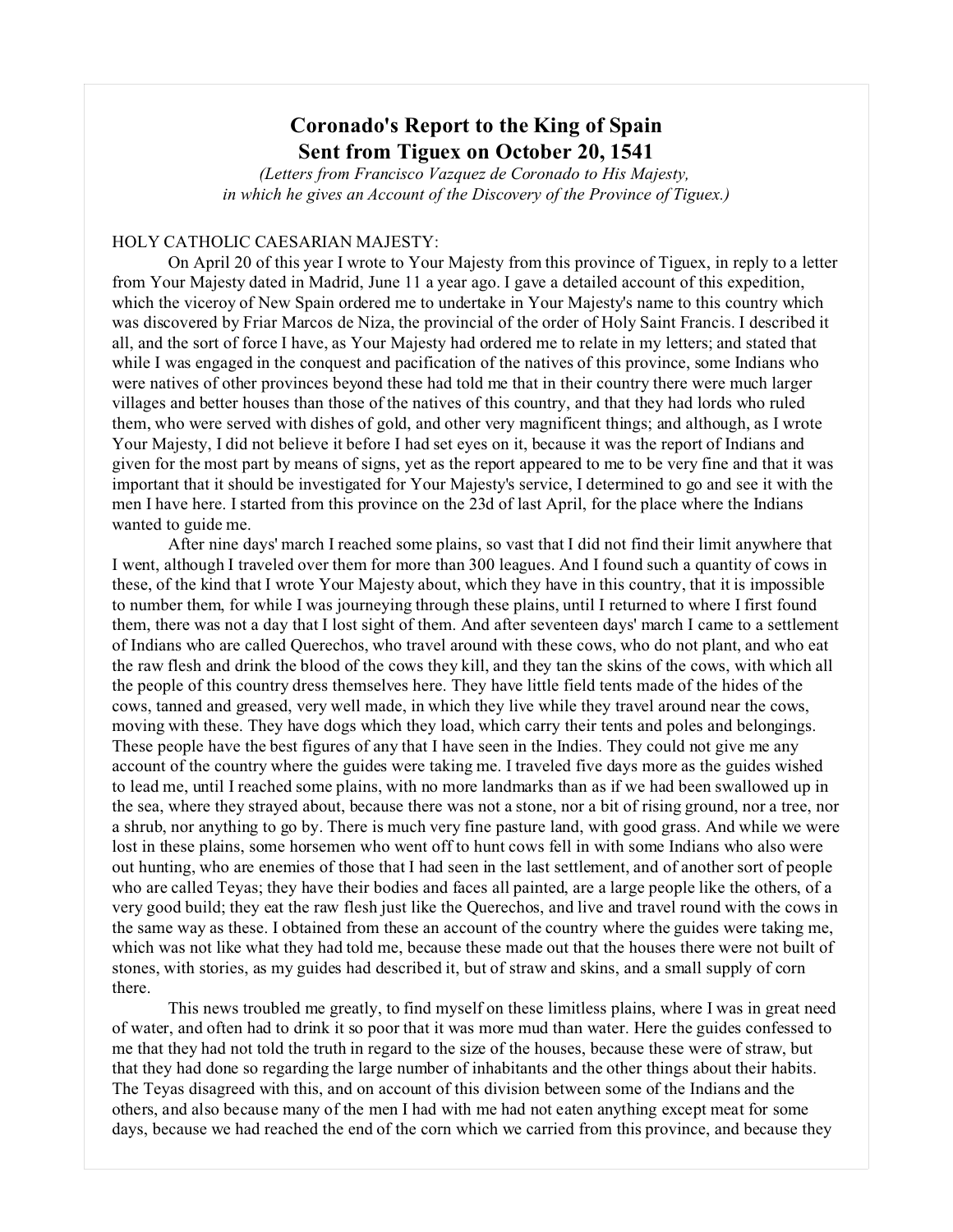made it out more than forty days' journey from where I fell in with the Teyas to the country where the guides were taking me, although I appreciated the trouble and danger there would be in the journey owing to the lack of water and corn, it seemed to me best, in order to see if there was anything there of service to Your Majesty, to go forward with only 30 horsemen until I should be able to see the country, so as to give Your Majesty a true account of what was to be found in it. I sent all the rest of the force I had with me to this province, with Don Tristan de Arellano in command, because it would have been impossible to prevent the loss of many men, if all had gone on, owing to the lack of water and because they also had to kill bulls and cows on which to sustain themselves. And with only the 30 horsemen whom I took for my escort, I traveled forty-two days after I left the force, living all this while solely on the flesh of the bulls and cows which we killed, at the cost of several of our horses which they killed, because, as I wrote Your Majesty, they are very brave and fierce animals; and going many days without water, and cooking the food with cow dung, because there is not any kind of wood in all these plains, away from the gullies and rivers, which are very few.

It was the Lord's pleasure that, after having journeyed across these deserts seventy-seven days, I arrived at the province they call Quivira, to which the guides were conducting me, and where they had described to me houses of stone, with many stories; and not only are they not of stone, but of straw, but the people in them are as barbarous as all those whom I have seen and passed before this; they do not have cloaks, nor cotton of which to make these, but use the skins of the cattle they kill, which they tan, because they are settled among these on a very large river. They eat the raw flesh like the Querechos and Teyas; they are enemies of one another, but are all of the same sort of people, and these at Quivira have the advantage in the houses they build and in planting corn. In this province of which the guides who brought me are natives, they received me peaceably, and although they told me when I set out for it that I could not succeed in seeing it all in two months, there are not more than 25 villages of straw houses there  $\&$  in all the rest of the country that I saw  $\&$  learned about, which gave their obedience to Your Majesty and placed themselves under your royal overlordship.

The people here are large. I had several Indians measured, and found that they were 10 palms in height; the women are well proportioned and their features are more like Moorish women than Indians. The natives here gave me a piece of copper which a chief Indian wore hung around his neck; I sent it to the viceroy of New Spain, because I have not seen any other metal in these parts except this and some little copper bells which I sent him, and a bit of metal which looks like gold. I do not know where this came from, although I believe that the Indians who gave it to me obtained it from those whom I brought here in my service, because I cannot find any other origin for it nor where it came from. The diversity of languages which exists in this country and my not having anyone who understood them, because they speak their own language in each village, has hindered me, because I have been forced to send captains and men in many directions to find out whether there was anything in this country which could be of service to Your Majesty. And although I have searched with all diligence I have not found or heard of anything, unless it be these provinces, which are a very small affair.

The province of Quivira is 950 leagues from Mexico. Where I reached it, it is in the fortieth degree. The country itself is the best I have ever seen for producing all the products of Spain, for besides the land itself being very fat and black and being very well watered by the rivulets and springs and rivers, I found prunes like those of Spain [or I found everything they have in Spain] & nuts and very good sweet grapes and mulberries. I have treated the natives of this province, and all the others whom I found wherever I went, as well as was possible, agreeably to what Your Majesty had commanded, and they have received no harm in any way from me or from those who went in my company. I remained twentyfive days in this province of Quivira, so as to see and explore the country and also to find out whether there was anything beyond which could be of service to Your Majesty, because the guides who had brought me had given me an account of other provinces beyond this. And what I am sure of is that there is not any gold nor any other metal in all that country, and the other things of which they had told me are nothing but little villages, and in many of these they do not plant anything and do not have any houses except of skins and sticks, and they wander around with the cows; so that the account they gave me was false, because they wanted to persuade me to go there with the whole force, believing that as the way was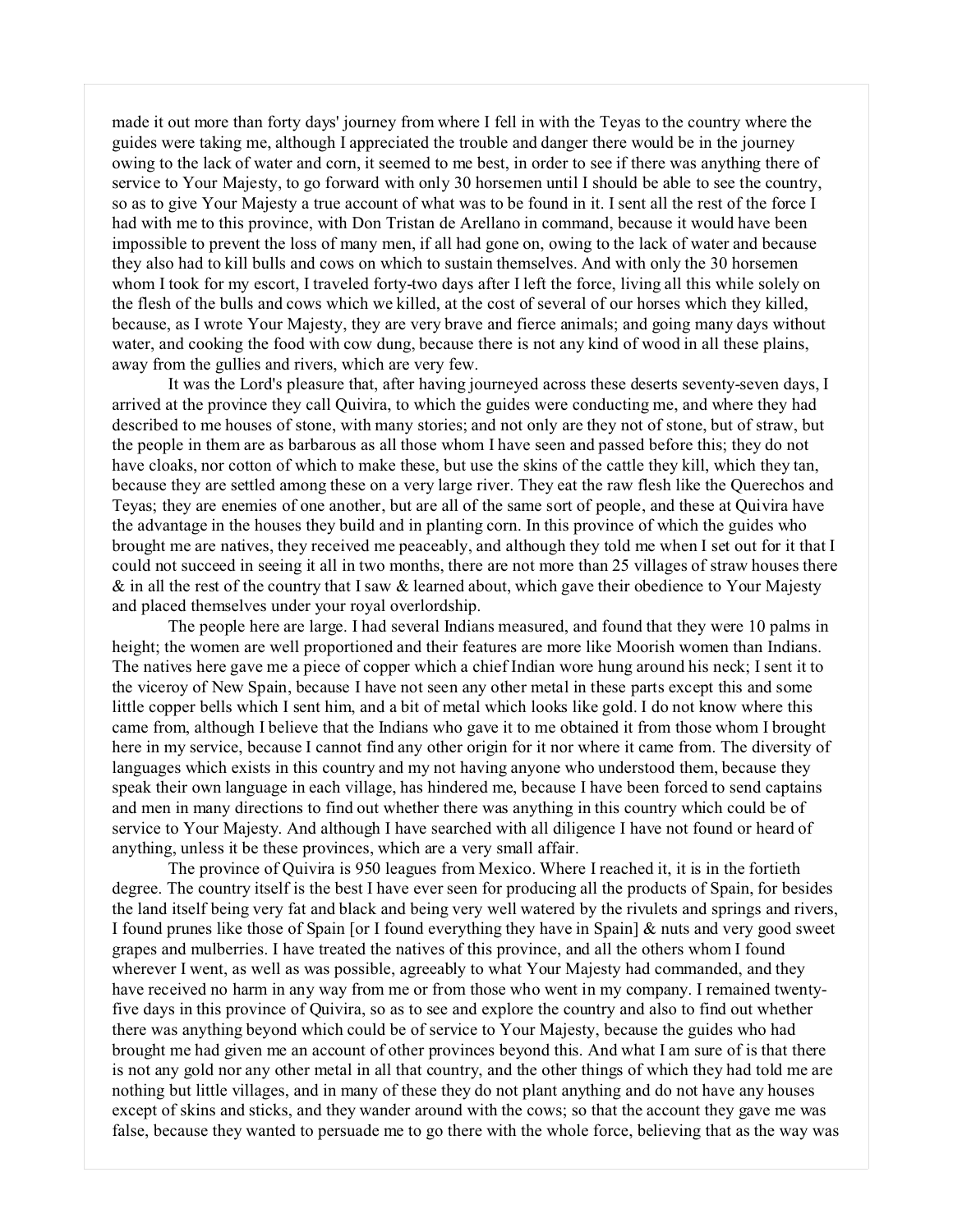through such uninhabited deserts, and from the lack of water, they would get us where we and our horses would die of hunger. And the guides confessed this, and said they had done it by the advice and orders of the natives of these provinces. At this, after having heard the account of what was beyond, which I have given above, I returned to these provinces to provide for the force I had sent back here and to give Your Majesty an account of what this country amounts to, because I wrote Your Majesty that I would do so when I went there.

I have done all that I possibly could to serve Your Majesty and to discover a country where God Our Lord might be served and the royal patrimony of Your Majesty increased, as your loyal servant and vassal. For since I reached the province of Cibola, to which the viceroy of New Spain sent me in the name of Your Majesty, seeing that there were none of the things there of which Friar Marcos had told, I have managed to explore this country for 200 leagues and more around Cibola, and the best place I have found is this river of Tiguex where I am now, and the settlements here. It would not be possible to establish a settlement here, for besides being 400 leagues from the North Sea and more than 200 from the South Sea, with which it is impossible to have any sort of communication, the country is so cold, as I have written to Your Majesty, that apparently the winter could not possibly be spent here, because there is no wood, nor cloth with which to protect the men, except the skins which the natives wear and some small amount of cotton cloaks. I send the viceroy of New Spain an account of everything I have seen in the countries where I have been, and as Don Garcia Lopez de Cardenas is going to kiss Your Majesty's hands, who has done much and has served Your Majesty very well on this expedition, and he will give Your Majesty an account of everything here, as one who has seen it himself, I give way to him. And may Our Lord protect the Holy Imperial Catholic person of Your Majesty, with increase of greater kingdoms and powers, as your loyal servants and vassals desire. From this province of Tiguex, October 20, in the year 1541.

Your Majesty's humble servant and vassal, who would kiss the royal feet and hands:

FRANCISCO VAZQUEZ DE CORONADO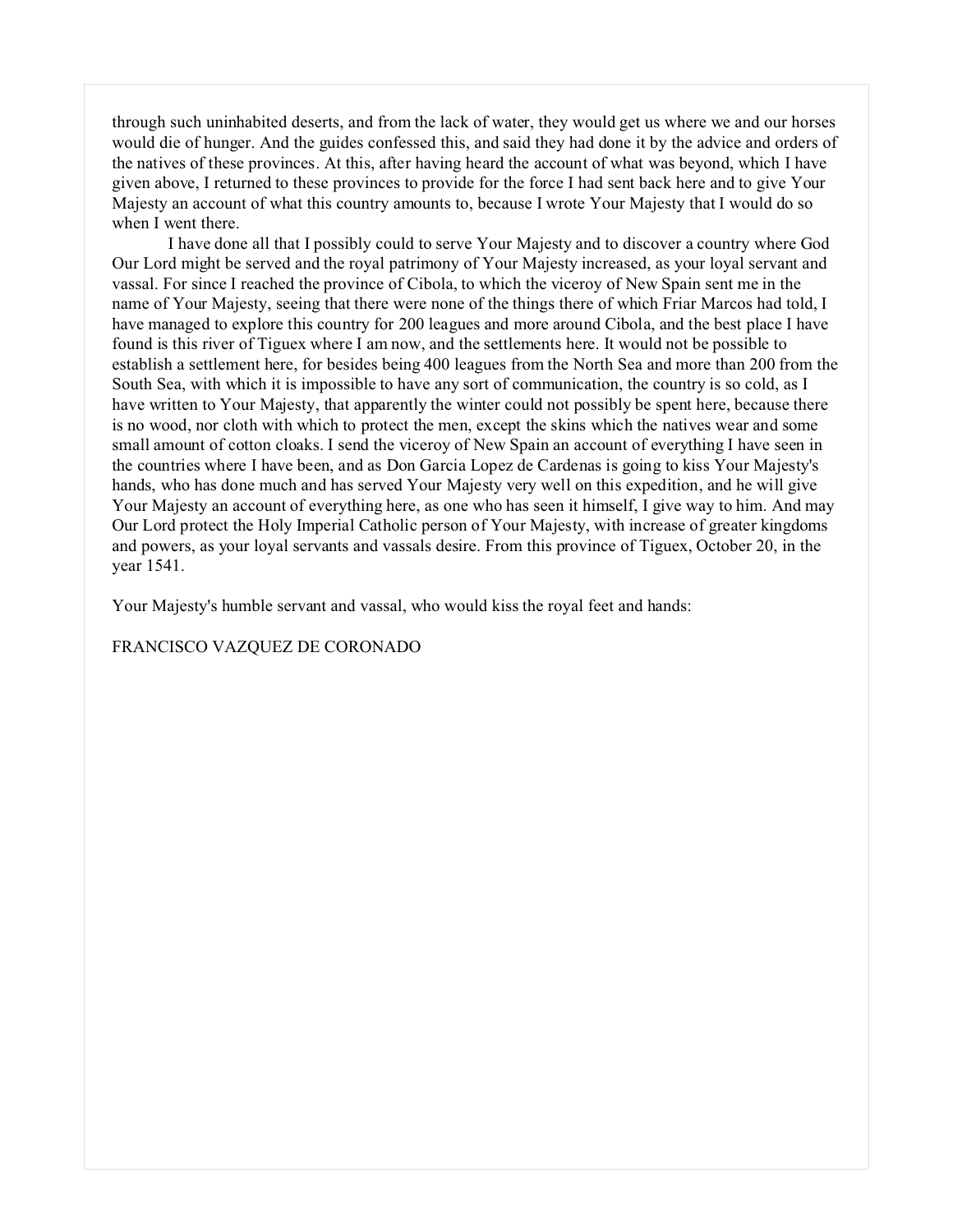## **Lesson 2 TRAVEL THROUGH TIME ON EL CAMINO REAL DE TIERRA ADENTRO**

**Subjects:** social studies (history, geography, government and civics), science, language arts, mathematics

**New Mexico Standards and Benchmarks:** See Appendix E

**Skills**: Knowledge, comprehension, application, analysis, synthesis, evaluation **Duration:** Math and map work–1 class period; Calculating distances–1 class period; Historic research–2–3 class periods; Journal writing–1 class period **Instructional Groupings:** individual and small group

#### **Objectives:**

Students will list modern-day towns and original stops along the Camino Real, identify distances between parajes, collect information on the age and origins of towns along the Camino Real, and determine travel time between Mexico City and Santa Fe based on travel in the 1800s. They will predict travel distances, speculate on the locations of parajes, and infer from the data the locations of archaeological sites.

## **Materials:**

Provided in kit: Students' essay, maps from this unit

Other: Paper, student journals, current maps for New Mexico and Mexico, and *The Place Names of New Mexico* by Robert Hixson Julyan, University of New Mexico Press, 1996, 1998

#### **Key events, concepts, and vocabulary:**

| aerial photography | historic preservation planning | parajes   |
|--------------------|--------------------------------|-----------|
| arid               | inland                         | riverine  |
| basins             | log-and-caisson bridges        | semiarid  |
| careening          | middlemen                      | terminus  |
| documentary        | on-the-ground survey           | watershed |
|                    |                                |           |

fords (*vados* in Spanish)

## **Background:**

Today, in the United States, we think very little of climbing into the car and driving 10 miles to work, or taking a weekend road trip that may cover 200 miles. For many, even the idea of taking a family trip across country, enjoying the sites along the way, is not unreasonable. Trips like this can cover 5,000 miles from beginning to end, and can be accomplished in a few weeks' time. All this is possible because of technology. Cars, trains, and buses have changed how we travel and the distances we cover. But the car, invented in 1886, is a fairly recent mode of transportation. The first train used in the United States was brought over from England in 1829. It hauled coal from a mine to the Delaware-Hudson canal, a distance of only about 3–4 miles. The first passenger train appeared in 1831. Before the invention of steam- and gasoline-powered engines, travel and the transportation of goods had to be accomplished on foot, by horse, or on a wagon. Distances traveled were dependent on basic things like the availability of water and the ability of the animals hauling the goods.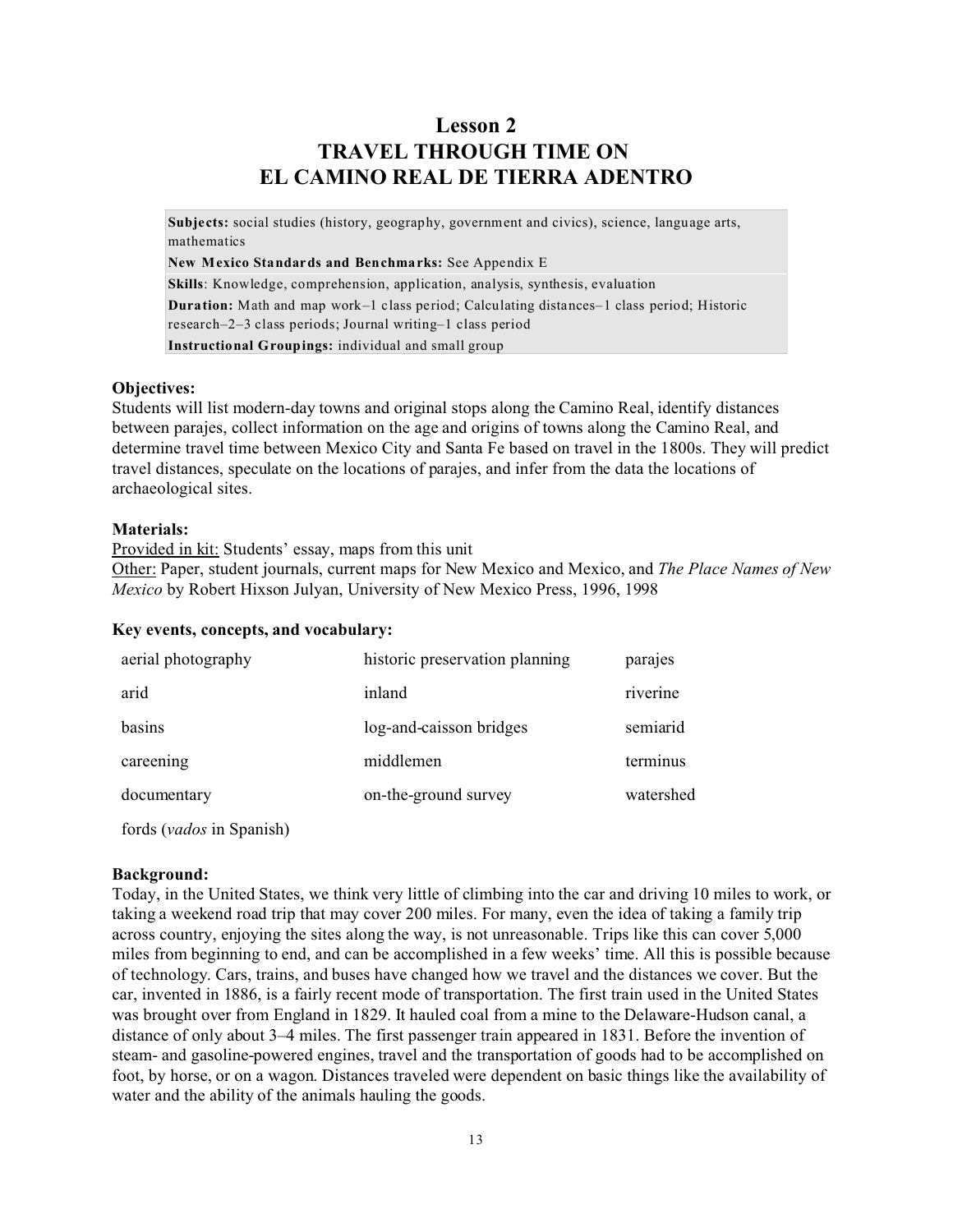In this lesson, students will look at modern maps, learn place names along roads paralleling El Camino Real de Tierra Adentro, and trace the age of towns. They will locate the original **parajes**—stops or camps along El Camino Real—estimate the distances between parajes, and calculate the time it would take to travel from Mexico City to Santa Fe today on highways and in the past as part of a wagon caravan.

Teachers' background information for this section begins on page 35.

#### **Setting the Stage:**

Begin with a discussion on travel. Where do your students travel? How far have they been from their home or community? Some students may have been on trains, planes, boats, or cars. Some students may have been backpacking. How far did they walk in a day? How far do they live from school? Do they walk, ride a bicycle, ride a bus, or get a ride in a car? How long does it take to walk a mile or a kilometer? Select your town on a map and a second town that is 12 miles or approximately 20 km away. What is the speed limit on the road between the two towns? How long does it take to drive the distance? How long would it take to walk, with nothing extra to worry about? Now, consider how long it would take if you were pulling a wagon and your younger brothers and sisters were sometimes riding in the wagon and sometimes walking alongside. Now think about the drinks and snacks you would have to pull in the wagon because there were no stores back then.

After a general discussion, and depending on the availability of resources, you may want to use the essay provided for students in this lesson or you may want your students to do original research on this topic. If you choose original research projects, topics might be assigned to individual groups based on a segment of the map or perhaps environmental zones and geography. Each group would then be able to contribute their knowledge to the general knowledge of the entire class for the purpose of completing the lesson.

#### **Procedure:**

Students begin this lesson by locating the most direct route of travel by car on roads and highways on the modern maps of Mexico and the United States. The route should be charted from Mexico City to Santa Fe. They will then need to measure the distance in miles and kilometers since Mexico uses kilometers and in New Mexico distances will be listed in miles. Students will need to research the speed limits on the roads and calculate the distance they could travel in a day.

1 kilometer (km) =  $1,000 \text{ m} = 0.6214 \text{ miles}$ 

1 mile =  $5,280$  ft =  $1.6093$  km

For example, 8 hours at an average speed of 50 mph is 400 miles/643.72 km. Lower speed limits or longer stops will result in less miles traveled in a day. Stops should be planned in convenient towns and cities where gas, food, and lodging are available.

The second part of this activity involves calculating the distance traveled by caravans on the Camino Real. How far could a caravan of wagons, animals, and people travel in a day? While the current roads do not always follow the route of the Camino Real exactly, many sections are on top of sections of the trail or close to them. Students should look at the maps again and calculate stops along the Camino Real for distances of 6–10 miles a day, depending on harsh conditions and terrain. How many days would it take to travel the Camino Real using this schedule?

The third part of the lesson involves historic research. Have students look at the modern maps and the distances between the exits on highways or between towns along the roadways. What is the average distance between towns? (They can use estimation and then check calculations mathematically.) Where are they closer and where are they farther apart? What might be some reasons behind the differences? Next, have students compare modern towns with the names of the stops on the Camino Real. Which towns are still in existence today? Which towns grew from parajes? An excellent reference for this information is *The Place Names of New Mexico* by Robert Hixson Julyan, University of New Mexico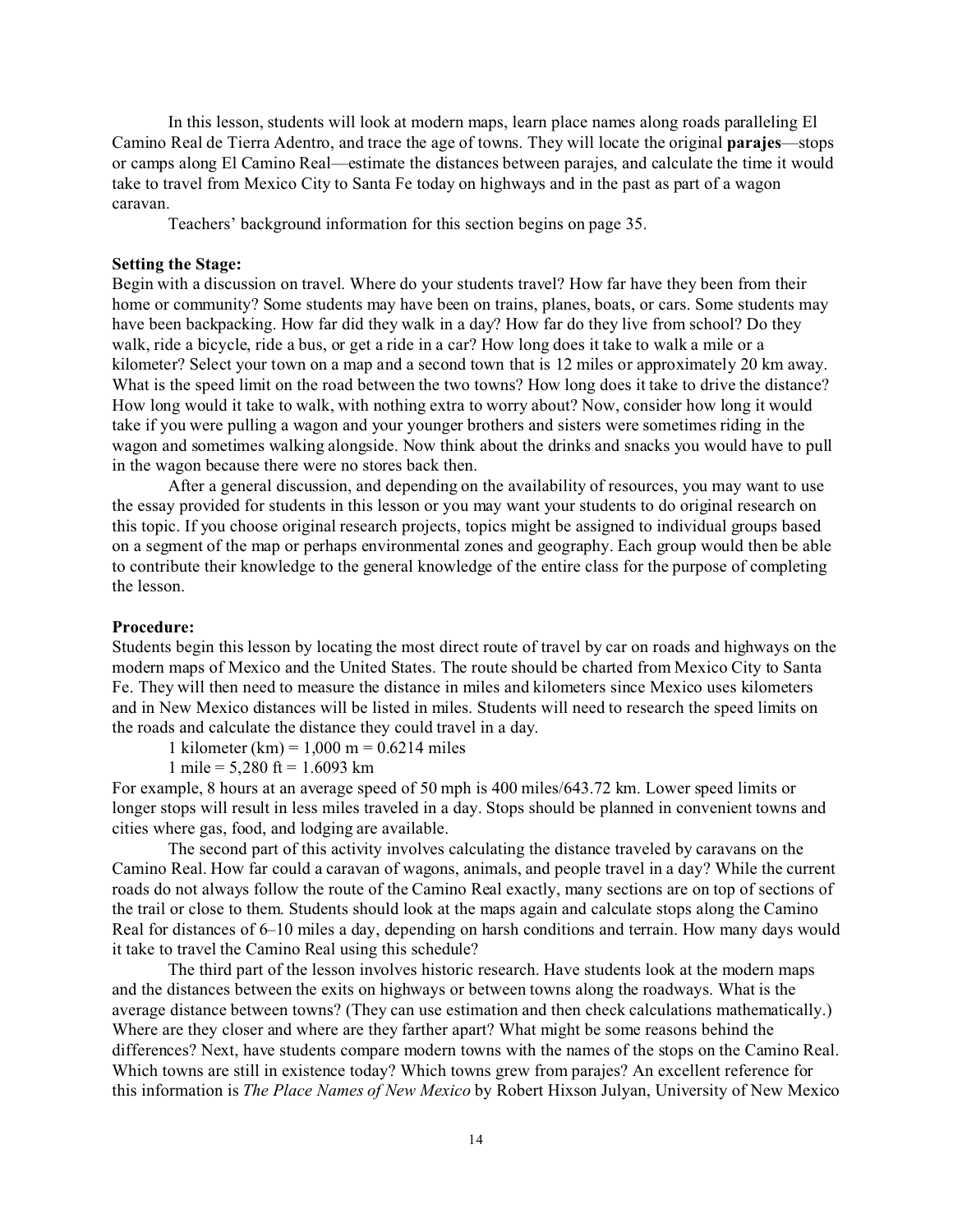Press, 1996, 1998. Students should compile information in their journals. Individual towns may be researched and short essays written in draft and final formats. Writing can be taken through self-, peer, and teacher edits prior to producing the final copy. All stages should be represented in the students' journals to show progress.

## **Journal: The Journal Entry, "A Day on the Trail":**

The creative writing assignment for this activity is a journal entry that describes a day on the trail. Students should each pick two adjoining parajes and describe the day's trek from one paraje to the next. Their journal entry should include information about the type of day it was, what the weather was like, what the terrain was like, and if there were any mishaps along the way. Factual information may be gleaned from the research they have done so far. They may want to provide illustrations of plants from that area or perhaps a sketch of what their camp looked like.

## **Closure:**

Have students share journal entries. Discuss the difficulties in traveling the 1,600 miles from Mexico City to Santa Fe and the differences between taking the route today and traveling the Camino Real in the 1700s. What towns grew out of parajes? What evidence of parajes could you still find today, and how would you go about looking for them? How would you find and identify the trail?

## **Evaluation:**

Evaluation for this lesson is based on independent research and/or reading of the essay, identifying key information, map work, calculation of distances, working cooperatively with other students on key information and the completion of journal entries, and participating in class discussions.

## **Link to Project Archaeology Lessons:**

This lesson links to *Intrigue of the Past: A Teacher's Activity Guide for Fourth through Seventh Grades*: Culture Everywhere, p.11; State Place Names, p.127; *Discovering Archaeology in New Mexico*: The Spanish *Entrada* and the Early Spanish Colonial Period (A.D. 1540–1700), chapter 7.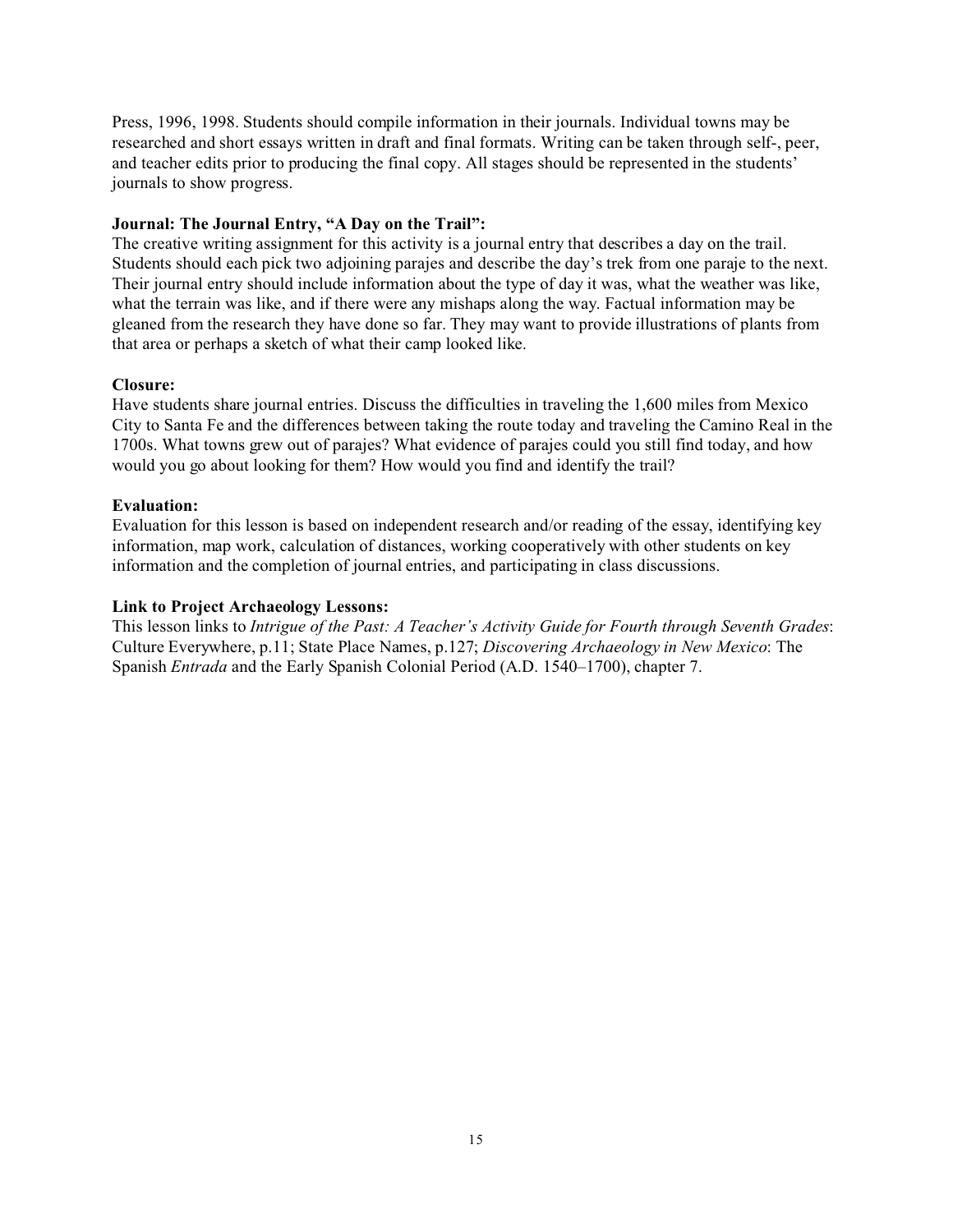Name: Class/Period:

## **Travel along the Camino Real: The Places**

El Camino Real de Tierra Adentro was an **inland** route, connecting Mexico City and the town of Santa Fe. Both are located at an elevation of around 7,000 feet above sea level, both are surrounded by mountainous terrain, and both are a considerable distance from the sea routes that connected New Spain to its mother country. Mexico City, the capital of New Spain, was linked by another royal road to the coastal city of Veracruz on the Gulf of Mexico. Veracruz was the principal port for all ships arriving from Spain or from the Spanish colonies of the Carribean. Santa Fe, a small provincial capital, was more than 1,000 miles from the sea by any route, and it was linked to Spain only by the Camino Real leading to Mexico City.

Between the similar highland locations of Mexico City and Santa Fe lay a large area with relatively few people. Most of it can be described as **arid** or **semiarid**, but the Camino Real actually crossed a variety of environmental zones along its 1,600-mile length, all of which presented challenges to travel. The most imposing challenge of all was the **Chihuahuan Desert**, especially the portion of it lying between Chihuahua and El Paso del Norte, a journey of just under 200 miles. The Chihuahuan Desert consists of a series of **basins** and valleys separated by low, rugged mountains. It lies between Mexico's two principal mountain chains, the **Sierra Madre Occidental** and **Sierra Madre Oriental**. Annual rainfall is very low, although summer storms occasionally bring heavy rains. There is little vegetation. Plants include mesquite, creosote bush, acacia, agave, yucca, and ocotillo. Game animals, an important source of food for travelers, include jackrabbit, cottontail, pronghorn, mule deer, bighorn sheep, and quail. The elevation of the desert floor ranges from 3,700 to 4,700 feet above sea level, making for a wide range of temperatures, including scorching summer days and cold winter nights. Permanent sources of water between Chihuahua and El Paso are limited to a few, widely spaced springs.

The Chihuahua Desert continues north of El Paso for another 200 miles, but for most of this stretch the Camino Real followed the Río Grande, a reliable source of water. The **Río Grande Valley** supported **riverine** vegetation, including cottonwood and willow trees, and grasses for livestock. It was also a generally level and unobstructed route. Near **Socorro**, or about 75 miles south of **modern Albuquerque**, the route of the Camino Real left the desert and entered a more mountainous region of higher elevation, following the Río Grande Valley northward. About 40 miles north of Albuquerque, the road headed northeastward out of the valley and onto the high plateau of Santa Fe. At Santa Fe, its northern **terminus**, the Camino Real returned to the upland pine forest it had left behind near Mexico City.

The most important factors determining the route of the Camino Real were ground conditions suitable for wagons and livestock (not too steep, not too soft), and the availability of water. Steep ground was easily avoided, but soft ground, such as mud or deep sand, could be a seasonal problem brought on by rain and wind. A substantial section of the Río Grande Valley north of El Paso del Norte was regularly bypassed by travelers on the Camino Real in part because the firmness of the ground was unpredictable. Travelers generally chose to take the **Jornada del Muerto**, a 90-mile route across a barren stretch of desert with only marginal water sources, rather than risk being stuck in muddy or sandy soil found in that section of the valley.

The locations of water sources on the Camino Real determined the length of a typical day's travel. Travelers generally had no choice but to stop at the same sources used by everyone else. Most water sources outside the Río Grande Valley were springs. More than likely, all of the springs had probably been discovered and used by Native Americans long before the Spanish arrived. The typical day's travel, from one water source to the next, was called in Spanish a *jornada*, and the places where travelers stopped and camped were called *parajes*. Many *parajes* were used repeatedly throughout the history of the Camino Real, and some later became the locations of permanent settlements.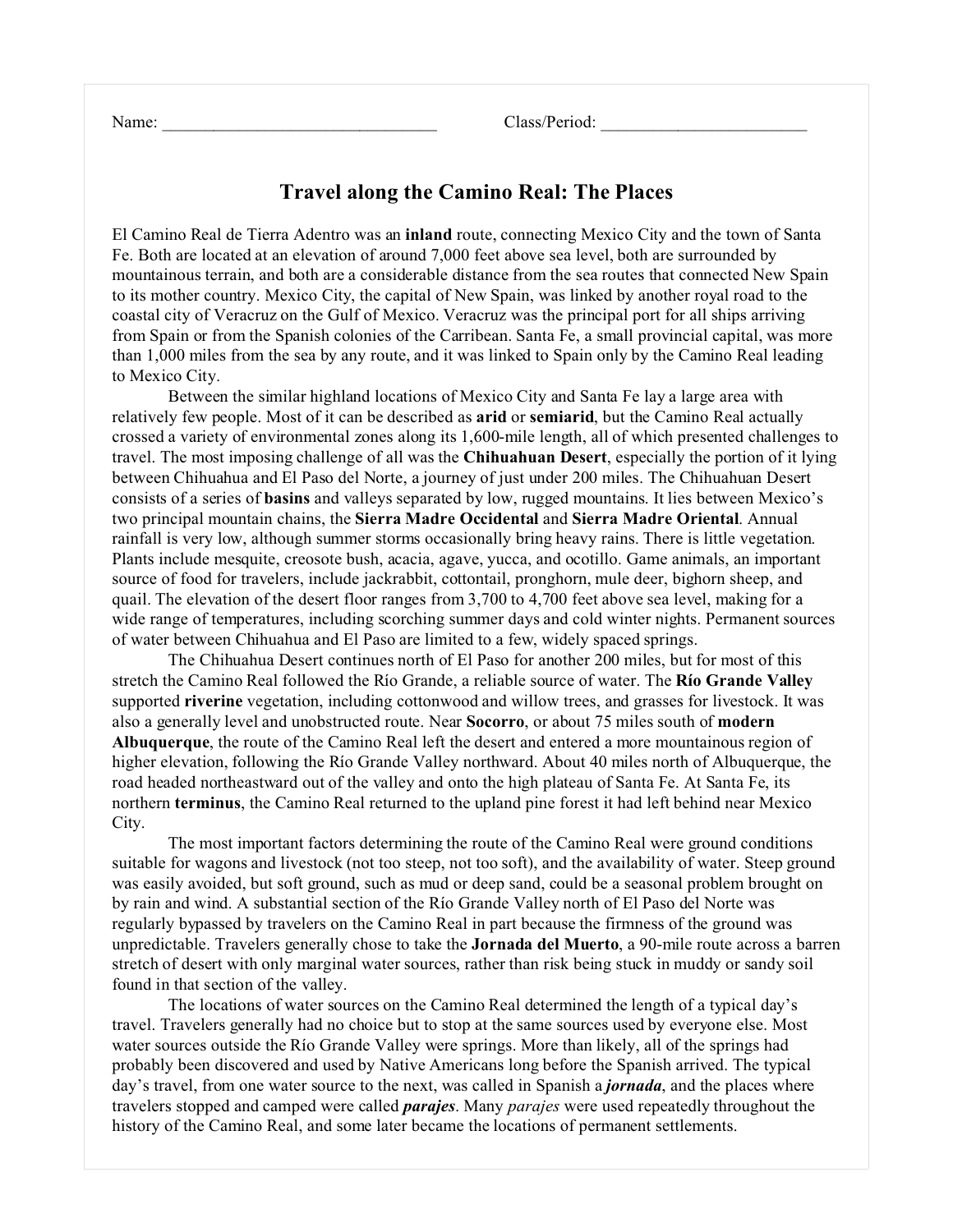The overall route of the Camino Real was fairly constant through time, but minor variations in the route were common along certain stretches of the road. The route along the Río Grande was especially subject to change because of natural alterations in the course of the river. Prior to the building of modern dams and reservoirs on the Río Grande in the twentieth century, it frequently flooded, especially during the spring when snowmelt in the upper reaches of the **watershed** swelled the river. Flooding often caused the river to shift its course, wiping out adjacent sections of the road or requiring new crossings to be established.

The locations of crossings or **fords** (*vados* in Spanish) had to be chosen carefully, because the current of the river, even when the water was shallow, was often enough to send wagon or mule loads **careening** downstream. Also, the river bottom at a crossing might be too soft to support the weight of wagons or livestock. Simple **log-and-caisson bridges** were built at various places on the Río Grande, but few stood for more than a year or two before being washed away by seasonal flooding. At the major ford just upstream from El Paso del Norte, a bridge measuring 500 feet long by 17 feet wide was built in 1797–1798 from large cottonwood timbers. It washed away the same year that it opened, and replacement bridges built at the same location suffered similar fates. By 1815, the effort to maintain a bridge there was abandoned. Crossing the river with wagons, livestock, and cargo, and without the convenience of a bridge, was an unavoidable part of travel on the Camino Real throughout its history.

South of Chihuahua, mining settlements were the reason for the original route taken by the Camino Real, as well as the primary cause of later variations in its route. From Mexico City to Chihuahua, the Camino Real ran from one mining center to the next, reflecting the expansion of the silver mining frontier during the early colonial period. Among the larger settlements, in order of their development, were **Querétaro**, **Celaya**, **León**, **Aguas Calientes**, **Zacatecas**, **Durango**, and finally Chihuahua itself. The emergence of other settlements between these locations but removed from the existing route of the Camino Real would prompt a detour to service the new settlement. Sometimes this prompted a realignment of the main route.

North of El Paso del Norte, the pueblos of the Río Grande Valley were the first settlements connected by the Camino Real, but there were soon Spanish settlements (or mixed Spanish/Native American settlements) in the valley as well, most of which have modern counterparts. On the east bank of the river, where the Camino Real originally ran, the settlements included San Antonio, **San Pedro**, **La Joya**, **Tomé**, Albuquerque, **Bernalillo**, **San Felipe**, **Cochiti**, and **San Juan**. Settlements later sprang up on the west bank of the river, which led to the establishment of a parallel branch of the road running along that bank. The settlements on the west bank included Socorro, **Alamillo**, **Sabinal**, **Belén**, and **Atrisco**. There was also, of course, Santa Fe, the northern terminus of the road, located 25 miles northeast of **Santo Domingo**, the northernmost *paraje* on the Río Grande.

Throughout most of the history of the Camino Real, four locations played especially important roles in determining how the road was used. Mexico City, the center of economic and cultural life in New Spain and later in independent Mexico, was the source—or at least the necessary way station—for all goods and ideas flowing northward along the Camino Real. It was also the largest market for goods flowing southward from New Mexico. Santa Fe was the distribution point for goods entering New Mexico, and the gathering point for trade goods produced within the province. It was also the administrative and cultural center of the province. Chihuahua, because of the control its **middlemen** exercised over the trade to Santa Fe, became a center of economic power in the eighteenth century. When the Santa Fe Trail opened and the flow of goods along the Camino Real was largely reversed, the importance of Chihuahua changed but did not decline, as the city became the main destination of Anglo-American traders traveling south from Santa Fe. El Paso del Norte, the predecessor of the modern cities of El Paso and **Ciudad Juárez**, was always important for two geographical reasons. First, it was the riverine oasis at the end of the dry stretch of desert separating it from Chihuahua. And second, it was the site of the most important crossing of the Río Grande. El Paso del Norte was also important as the refuge of the Spanish colonists driven from New Mexico by the Pueblo rebellion of 1680, the place where they regrouped and from which they eventually reoccupied the province.

The Camino Real was basically abandoned by 1880. Its role as a trade and travel route lessened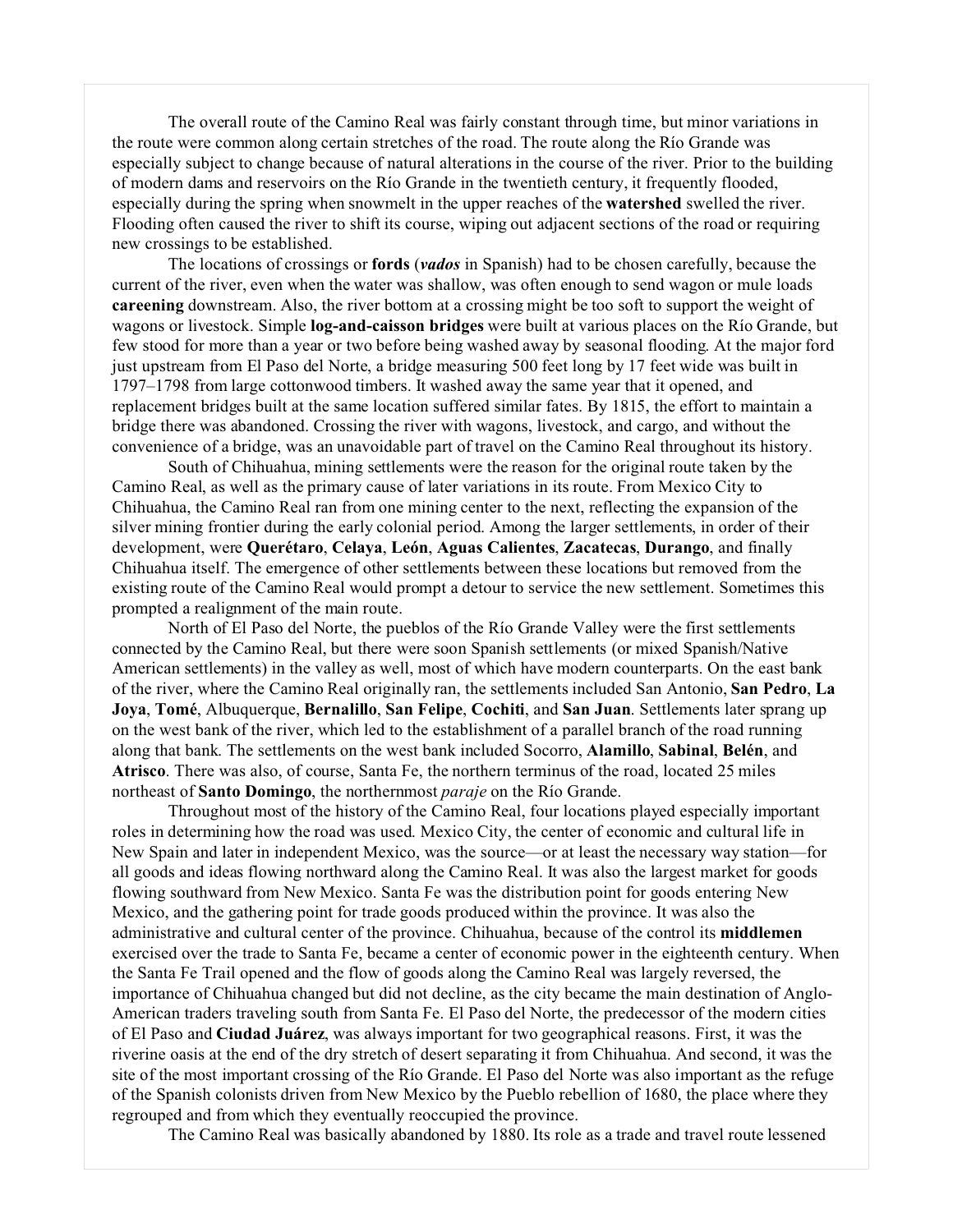through time as railroads and later modern highways were built. Today, much of the Camino Real in both Mexico and the United States has been destroyed by development of various kinds, including agriculture, urban expansion, and construction of the rail and highway corridors that replaced the road. Nonetheless, portions of the road remain intact, especially in the areas between Chihuahua and Santa Fe that have remained sparsely populated. Many of the surviving segments of the road have been traced using a combination of **documentary** research, **aerial photography**, **on-the-ground survey**, and archaeology. Several *parajes* have also been identified in the state of Chihuahua and linked to the names of *parajes* that appear in historical accounts.

In New Mexico, the route of the Camino Real has recently been the focus of **historic preservation planning** by both state and federal agencies, and efforts have been made to identify intact segments of the road and associated *parajes*. This work focused primarily on three areas: La Jornada del Muerto, the 90-mile bypass of the Río Grande that began not far north of modern Las Cruces; **El Bosque del Apache**, now a National Wildlife Refuge, centered on a stretch of the Río Grande just south of Socorro; and the area at the northern end of the Camino Real near **La Bajada** and Santa Fe. This work has been part of an effort to designate the U.S. portion of the Camino Real a National Historic Trail, which would help facilitate efforts to preserve and interpret the former route of the road. A related effort by both U.S. and Mexican agencies has led to a proposal for El Camino Real International Heritage Center, to be located at a site about 35 miles south of Socorro, overlooking the Río Grande Valley and the former route of the Camino Real.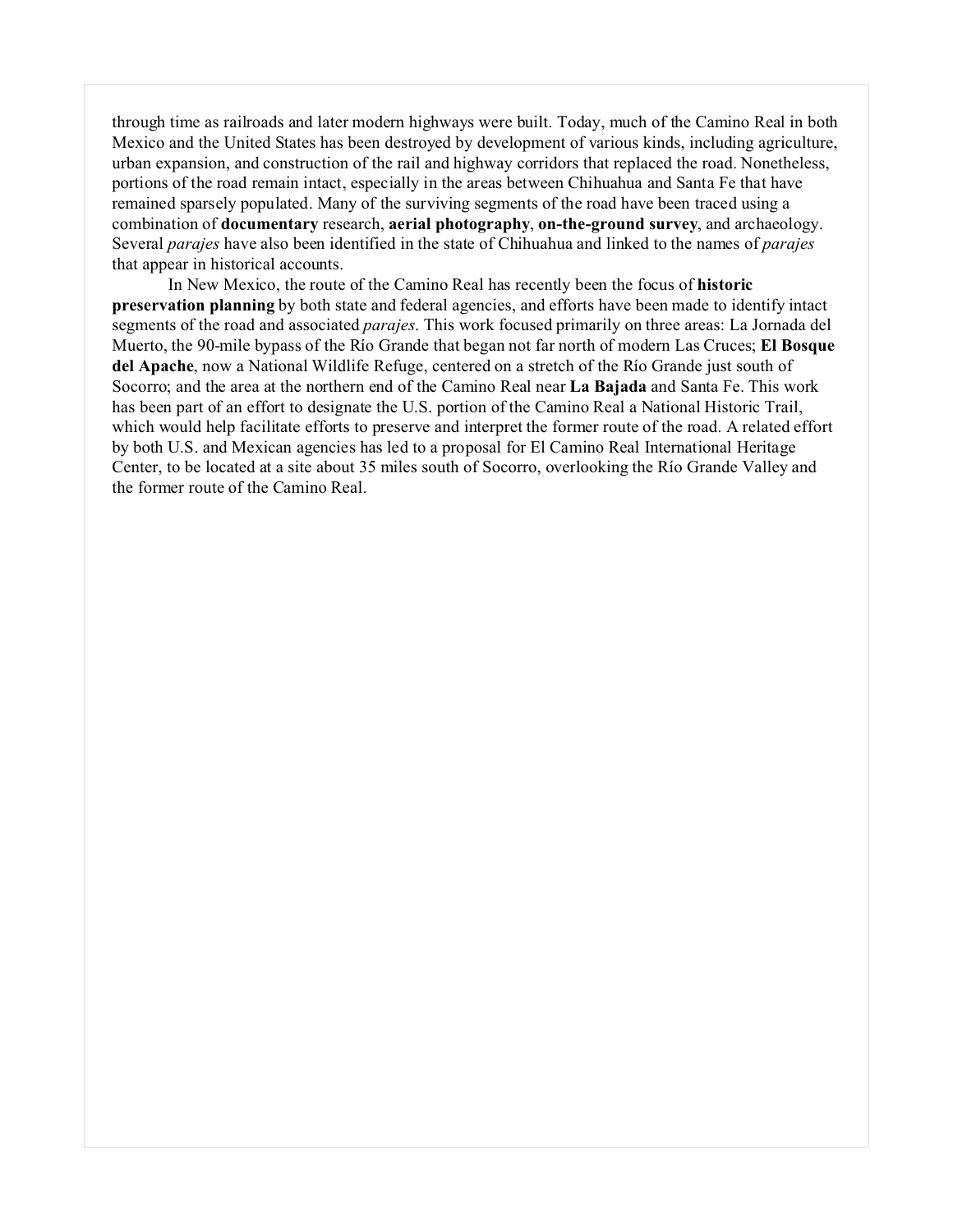## **Lesson 3 WHAT TO TAKE, WHAT TO TRADE?**

**Subjects:** Social studies (history, geography, government and civics), language arts, mathematics **New Mexico Standards and Benchmarks:** See Appendix E **Skills:** Knowledge, comprehension, application, analysis, synthesis, and evaluation **Duration:** 3–5 class periods, depending on depth of research **Instructional Groupings:** individual, small group, whole class

## **Objectives:**

In relation to the Camino Real, students will look at how travel and trade—the movement of goods from one country to the next—has changed through time and how it stayed the same. Students will research means of transport and trade items based on specific time periods. They will list items taken on trade expeditions, including those necessities for travel and those for trade. They will explain the purpose of their expedition, compare and contrast the differences between the process and purpose of each type of expedition, hypothesize the reasons for the changes based on knowledge from previous lessons, and interpret the results.

## **Materials:**

Provided in kit: Letters to expedition leaders Other: (1 per student) a box, sack, or piece of paper measuring 18" x 24" ( 45 cm x 60 cm); student journals

## **Key events, concepts, and vocabulary:**

| Conestoga wagons | muleteers  | residence |
|------------------|------------|-----------|
| drove            | pastureman | territory |
| destination      | provisions |           |

Supply lists contain many words that are uncommon in today's language. If you handout the supply lists, students will have to research terms and supplies to determine their meaning and use.

## **Background:**

Teachers' background including the supply lists can be found beginning on page 38.

## **Setting the Stage:**

The trader makes money on the goods transported. The more space there is for saleable and tradeable materials, the more profit there is to be made. The trader must pack personal items in a small space and make do with what is on hand. What would you take on a trip that might have you away from home for a year at a time?

Students begin conceptualizing space and materials by packing a "trunk." Each student receives a box or a bag representing the available space on their wagon for their personal items. Produce boxes from the grocery store, melon crates, milk crates, or large paper sacks would work well for this introduction. If possible, send students home with a container. It becomes the standard unit of measure for this introduction. If this is not an option, using butcher paper, make rectangles that measure  $18" \times 24"$  (45 cm x 60 cm) They may stack their belongings 18" high (45 cm) on the paper to approximate available space. They must consider their belongings and what they must take with themselves for travel. How many pairs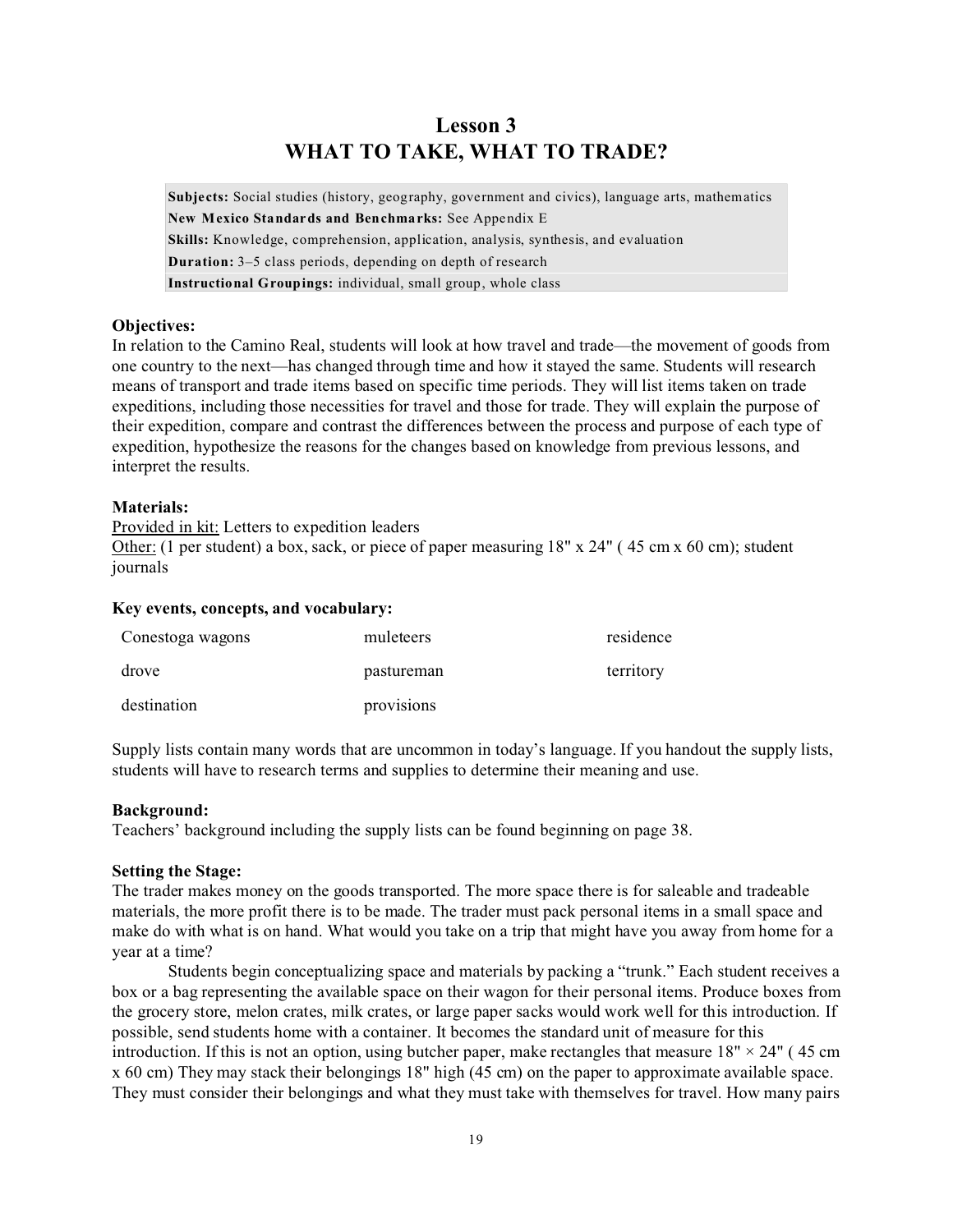of trousers do they need? How many shirts? What will they sleep in? (A bedroll is separate from the personal items in the sack.) What will they need for summer? What might they need for winter? Is there room for a small trinket or remembrance from home?

Students should make a list of the items that they would bring on the trip and that fit in the available space. (It is not required that they bring the actual materials.) Divide the class into working groups and let them compare lists; some may have thought of items that others forgot. Some may have extraneous items. Once a single list is agreed upon, raise the question of what else would need to be in the wagon, simply for survival. Food? Water and water containers? Materials to fix the wagon? Shoes for the horses, oxen, or mules? Weapons? Students should take into consideration the lack of electricity, batteries, or even ballpoint pens.

## **Procedure:**

Divide the class into four or eight groups, depending on the number of students in the class. Each group will prepare for an expedition. The first group is the Oñate Expedition of 1598, the second group is a Mission Supply Caravan of 1609, the third is a Pack Mule Train of 1693, and the fourth is a Conestoga wagon train of 1830. Each group is assigned one time period of travel and trade. As an introduction to their adventure, give each group the letter that corresponds to their time period. Students will have to:

- 1. select a leader for their journey,
- 2. research the supplies needed for the trip,
- 3. organize their travel plans and submit the travel plan to their governmental officials, and
- 4. research the time period and the materials that would be traded.

Students should be prepared to discuss the purpose of the supplies, what was needed to sustain the trip and what was traded. They should also be prepared to discuss the direction that their caravan traveled, and the political reasons for their missions. Information gathered as a group will be discussed in the closure so the entire class can gain an understanding of the changes through time.

## **Journal: The Journal Entry, "The End of the Trip"**

At the completion of their research, students will write a letter to the government official who requested the expedition. They will describe the trip, the people they traded with, any unexpected problems that were encountered along the trail, and their plans for future expeditions.

## **Closure:**

Students explain their expedition—the route, the time period, the method of travel, the materials taken for basic survival and those taken for trade. After group sharing, have students discuss the differences among the various expeditions. How did travel on the Camino Real change through time? How did trade change? How were the changes related to the causes and effects recorded in Lesson 1?

## **Evaluation:**

Evaluation for this lesson is based on independent and group research, identification of materials necessary to their expedition, working cooperatively with other students on key information, the completion of journal entries, and participating in class discussions and presentations.

## **Link to Project Archaeology Lessons:**

Context, p. 19; Stratigraphy and Cross-dating, p.49; *Discovering Archaeology in New Mexico*: The Spanish *Entrada* and the Early Spanish Colonial Period (A.D. 1540–1700), chapter 7 and accompanying lesson, Mission Artifacts in appendix 1-32.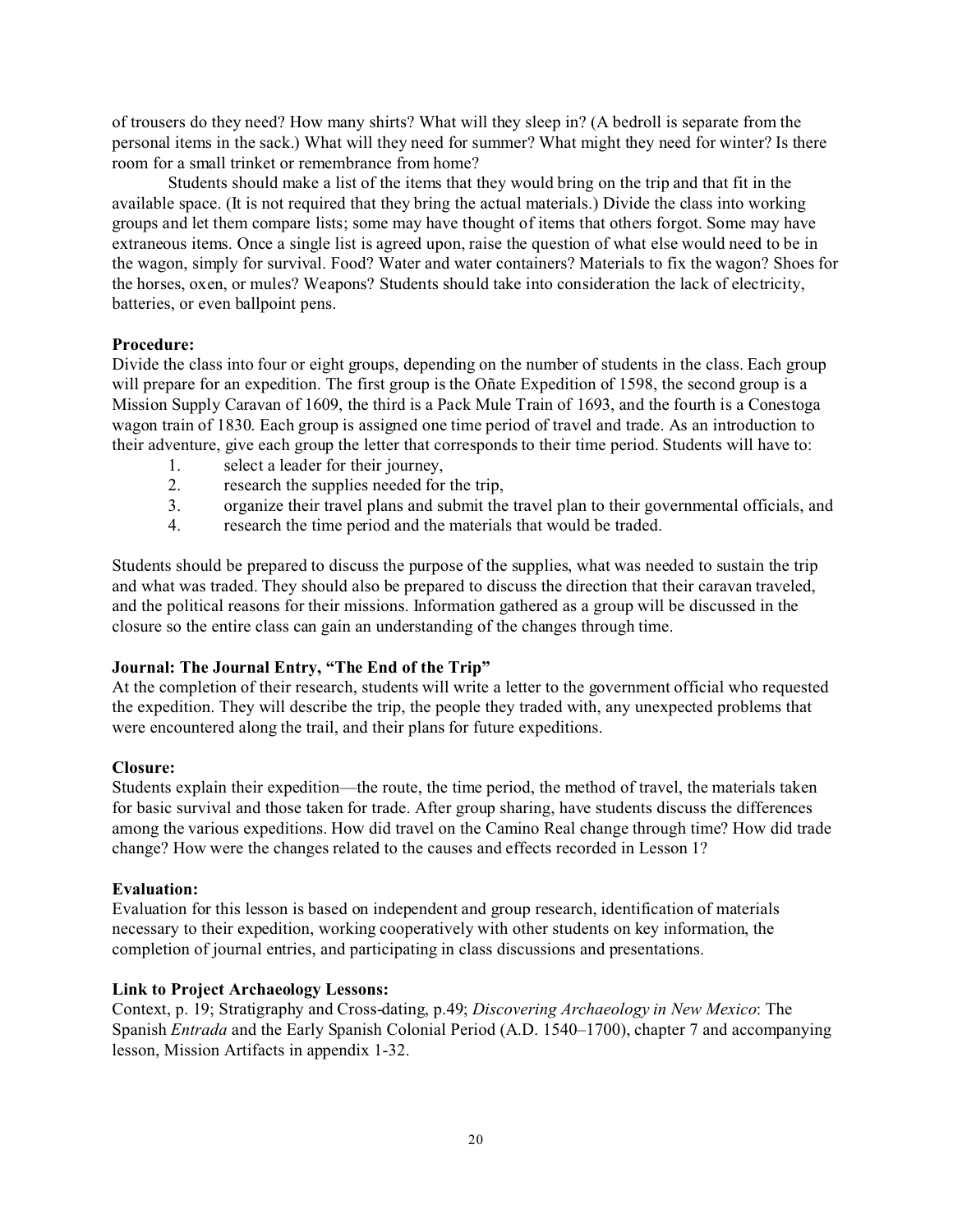*Juan de Oñate:*

*You are hereby commanded to lead an expedition in the year 1598. The purpose of the expedition is to expand the northern limits of the territory. You are to aid in setting up a settlement along the colonial frontier. This expedition will require a great number of people to succeed.*

*It is the recommendation of the government that you proceed with more than one hundred men. Since it is to be a settlement the men should bring their wives and children with them. You will need adequate provisions for the trip, including tools and weapons. The livestock you take will serve as food along the way and as breeding stock for the new settlement. Traveling with you will also be a group of Franciscan friars. It will be their job to set up missions and convert the native people. You must be prepared for any situation.*

*Regular reports will be required. The first report will list the supplies and materials required for your trip. The second report will list the trade items that you will carry with you for use in your new home. The third report will tell of your progress along the trail. The final report will be made upon arrival at your destination.*

 *Signed,*

*The Governor of México on behalf of the King of Spain*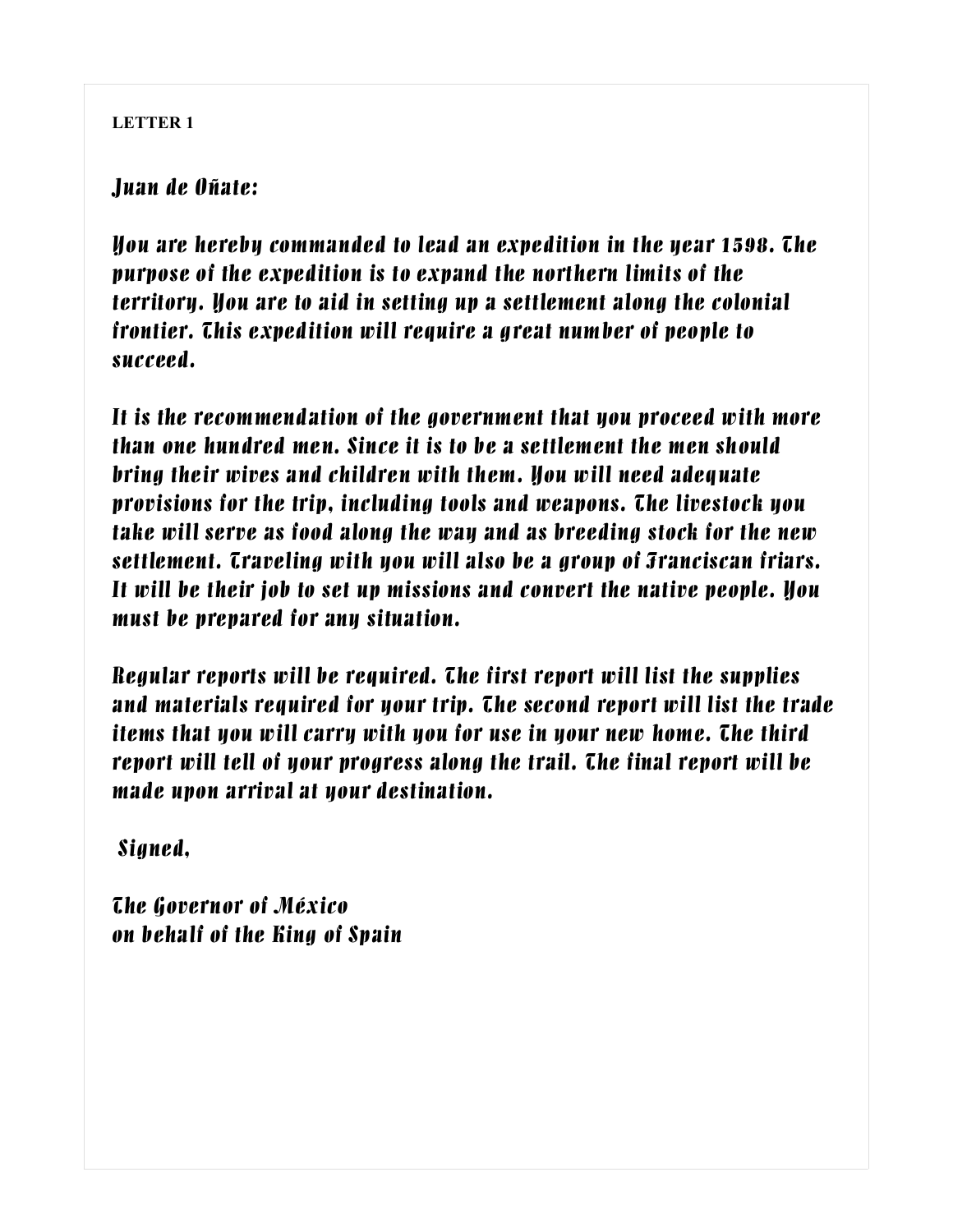## *Señor Baca:*

*You are commanded by the government to organize and lead the Mission Supply Caravan of 1631. Your travels will take you to the far northern reaches of the colonies. With you will travel 20 friars who will join the 46 friars already in residence. For every two friars, one wagon will be provided that will contain their supplies and equipment. Twenty-two additional wagons will be provided to carry the supplies for the friars already in the colonial territory. To ensure the safety of the friars, your caravan will be escorted by a company of 12 solders under the supervision of a captain.*

*Regular reports will be required. The first report will list the supplies and materials required for your trip. The second report will list the trade items that you will carry with you to supply the missions. The third report will tell of your progress along the trail. The final report will be made upon arrival at your destination.*

*Go with God (Vaya con Dios). Signed,*

*The Head of the Church in Mexico City*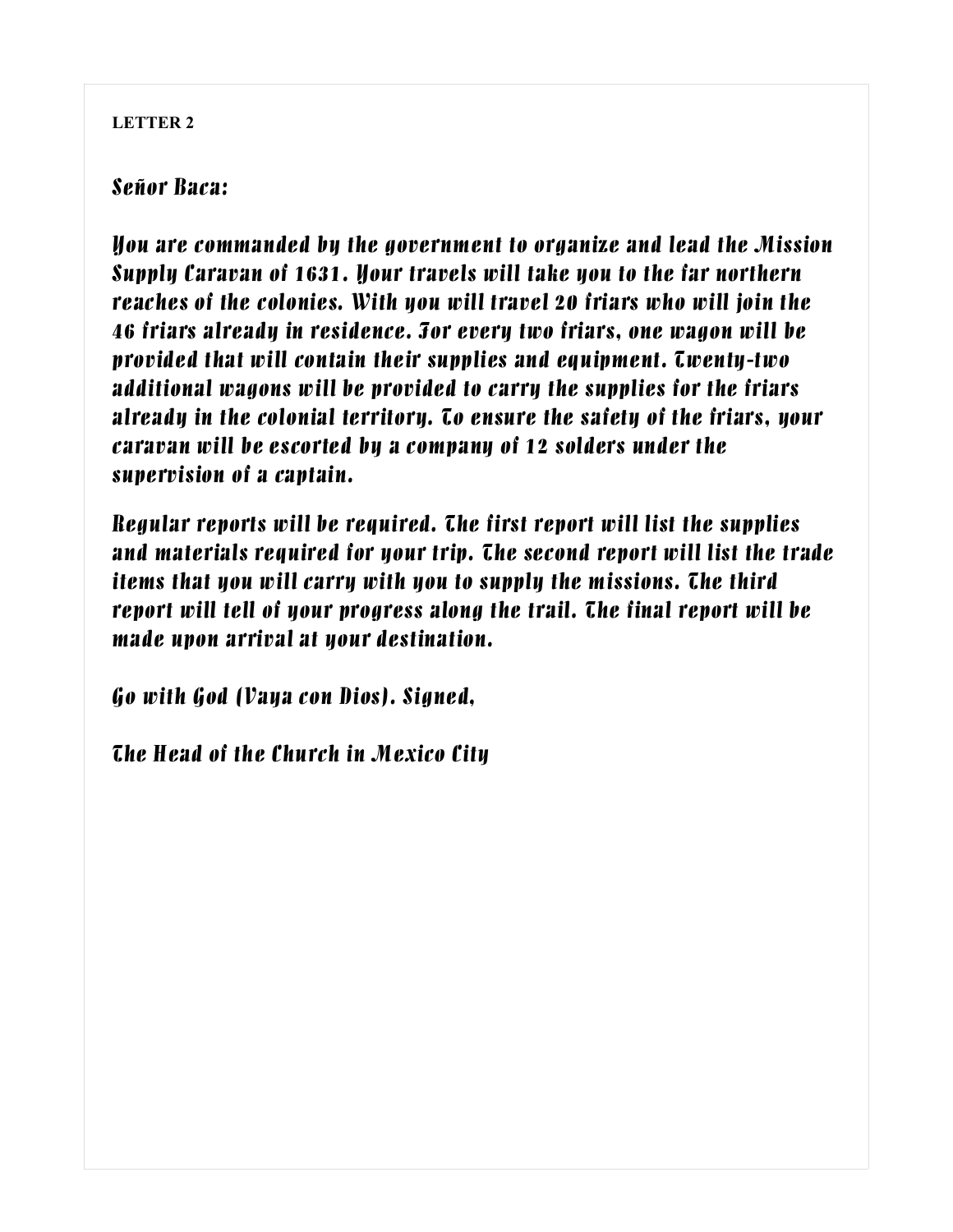## *Mayordomo:*

*The Spanish Colonial Government requests that you organize a drove of mules for hauling cargo to the capitol, Santa Fe. For this trip, you will need 100 mules, a dozen or so muleteers (arrieros), and an experienced driver (atajador), a pastureman (sabaneros), a scout to ride at the head of your train and serve as an overseer, and a cook (la madre). Your muleteers will ride horses, and you will need la mulera, a female horse whose job is to lead the mule train, carrying nothing but wearing a bell tied around her neck.*

*Mules are important animals. If treated well, they will be able to carry up to 400 pounds of supplies.*

*Regular reports will be required. The first report will list the supplies and materials required for your trip. The second report will list the trade items that you will carry with you. The third report will tell of your progress along the trail. The final report will be made upon arrival at your destination.*

*Signed,*

*The Royal Governor*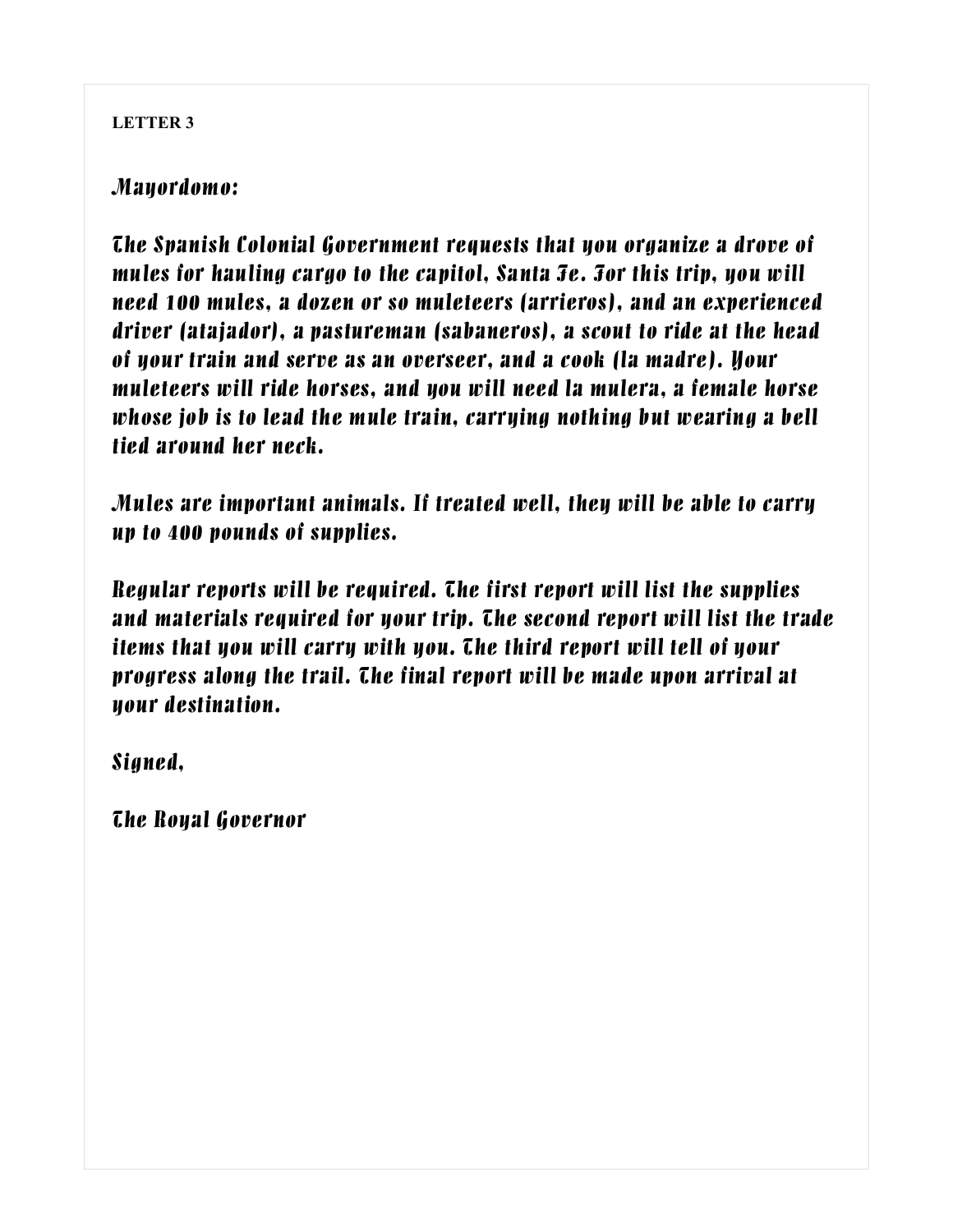## *Mr. Baca:*

*A wagon train consisting of 38 Conestoga wagons will be arriving in Santa Fe in late September 1846 from Independence, Missouri. The wagon train leader will need to return immediately to Independence. Your services are requested to lead the mule train on its final journey from Santa Fe to San Juan de los Lagos, an important early mining settlement along the Camino Real south of Chihuahua. The goal is to get the trade items to Dan Juan de los Lagos in time for the annual trade fair held during the first two weeks of December. The Conestoga wagons are well used. This is to be their final journey for our company. Since there seems to be a market for these wagons in Mexico, sell what you can and return with a lighter load on the mules themselves.*

*Regular reports will be required. The first report will list the supplies and materials required for your trip. The second report will list the trade items that you will carry with you. The third report will tell of your progress along the trail. The final report will be made upon arrival at your destination.*

*Signed,*

*Owner and Manager, Santa Fe Trading Company*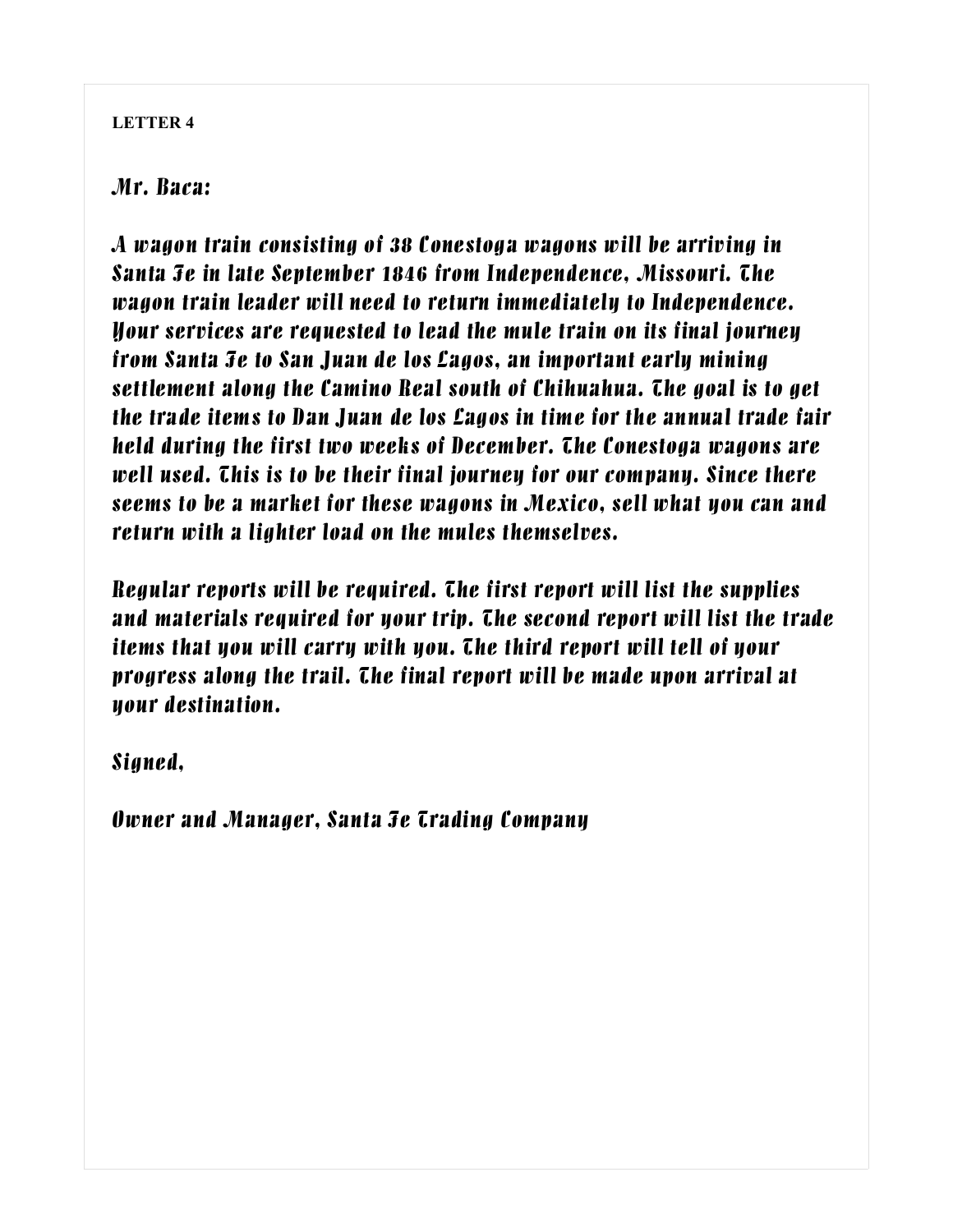## **Lesson 4 FAMILY STORIES**

## **Those Who Arrived, Those Who Stayed**

**Subjects:** Social studies (history, geography), mathematics, language arts **New Mexico Standards and Benchmarks:** See Appendix E **Skills:** Knowledge, comprehension, application, analysis, synthesis, and evaluation **Duration:** Part 1: Family Histories: 3–5 class periods; Part 2: Place Names: 3–5 class periods. **Instructional Groupings:** Individual and small group

**Objectives:** Students will learn about the original colonists who ventured into New Mexico with Oñate. They will conduct personal research relating to family names and discover locations named after specific individuals or events relating to the Camino Real. Students will begin by solving a mathematical story problem and reading an essay. They will develop a research instrument and conduct interviews. They will speculate as to how histories are different based on the perspectives from which they are written.

#### **Materials:**

Provided in kit: Students' essay, list of families on the Oñate expedition. Other: Paper, student journals, current maps for New Mexico and Mexico, and *The Place Names of New Mexico* by Robert Hixson Julyan, University of New Mexico Press, 1996, 1998

#### **Key events, concepts, and vocabulary:**

No new vocabulary introduced in the student essay.

#### **Background:**

The root of history is *histÇr,* meaning "knowing" in Greek. When looking at the past, it should be noted that there is more than one "history." History is written from a specific perspective. Generally, the perspective is that of the winner, the literate, the rich, the male. The story is "fact" based on the individual's cultural perspective, life experiences, and view of the witnessed events. One person cannot witness all the details. Even if the event is recorded from multiple perspectives, the perspectives rarely include the children, the women, the illiterate, or the enslaved.

In class, issues may arise that spark controversy and discussion relating to colonization and settlement. A discussion of how history is recorded may help students through the process. Allow all voices in an intellectual process. Compare and contrast personal histories. What is similar and what is different? What might account for the differences?

#### **Setting the Stage:**

Students begin this fourth lesson with two activities. The first is a story problem that personalizes the passage of time by thinking in terms of generations. The second is a short essay about Don Fernando Durán y Chavez.

#### *A story problem*

#### **Counting back in generations**

If your ancestors came to New Mexico with Oñate in 1598 at the age of 20, married and had a family that year, and each generation married and had children at the age of 20, how many generations of your family have passed before you in New Mexico?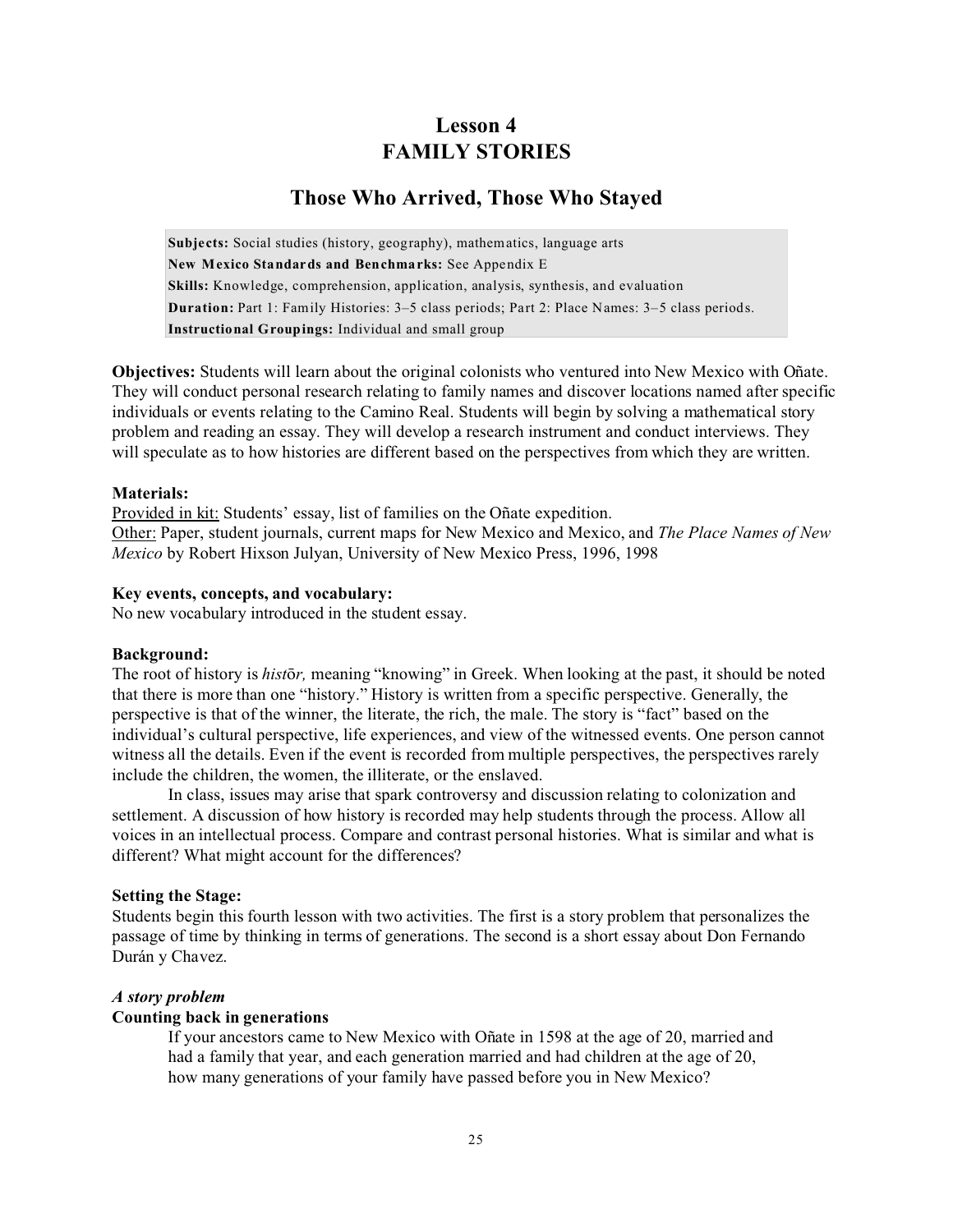#### **Answer:**

20 generations. Your parents would be one generation, grandparents a second generation, etc. Refer back to the chronology created in Lesson 1.

#### **Procedure:**

Students work individually on family genealogies and timelines and will work together to discover towns named after the Spanish explorers and settlers. Begin by distributing the list of families who came to New Mexico during the sixteenth and seventeenth century (1598–1693). Are any of these names the family names of students in the classroom? Do any students have family stories that connect them to these colonial families or the Camino Real?

#### Part One

Students begin by developing a page for recording a family history. It can be used to record written documents, photographs, or as a tool for interviewing family members. Students should begin with general questions. The following interview questions should be used as a basis for developing more indepth questions.

- How long has our family been in New Mexico?
- Where did they live prior to moving here?
- What brought our family here?

Are there any Native American students in the class whose families antedate the arrival of the Spanish? How might their history differ from the history of the descendants of the Spanish settlers?

Information should be recorded on the forms and transferred to the journals. Once students have completed their individual histories, they should be posted. Provide students time to read all of the stories. Students should record any similarities or differences in their journals and write a history based on everyone's story. Once the histories are written, they can be shared. How do they differ, and what is the same?

#### Part Two

Using the listing of colonists, students should look at a map of New Mexico and locate towns and geographic places that may have been named after the first colonists. Research may be conducted on the towns using *The Place Names of New Mexico* by Robert Hixson Julyan (University of New Mexico Press, 1996, 1998). Additional information is also available in reference materials, on maps, and on the internet. Students may expand on their research by including information on the individual after whom the town or place is named.

#### **Journal—The Journal Entry, "Letter to the Past, Letter to the Future."**

Students write a letter for the closure of this unit. Some may write a letter from the present to the original travelers or colonists who traveled on the Camino Real. The letters should include what was learned by the student on their personal journey in this unit and inform the travelers about where they live today and how the Camino Real impacted this place.

The other option is to write a letter as one of the original colonists. These students select a place along the Camino Real that they have learned about. The letter should be addressed to someone in the present, answering the question "What would you want your descendant to know about you and your life on the Camino Real?" As with the previous journal entries, the letters should be a creative writing exercise that incorporates the facts learned as a result of student research.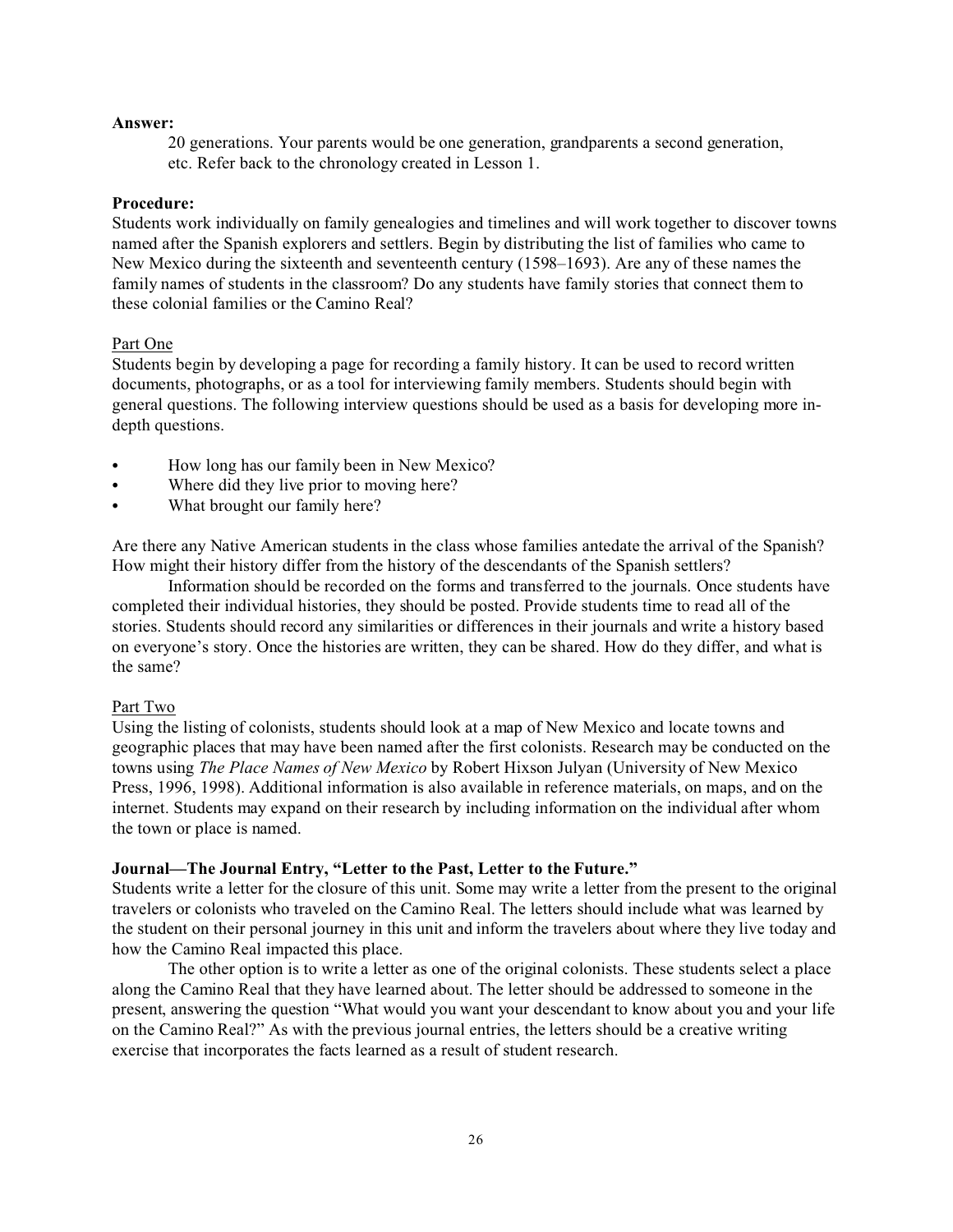#### **Closure:**

Consider who the founding families were and the impact that colonization in New Mexico had on those arriving and those already in residence from the various cultural perspectives (Spanish and indigenous populations of Mexico and New Mexico). Consider how many generations families represented in the class have been in residence in this country. When is someone considered "native?" How many generations does it take to be native? If the colonists were to think 20 generations into the future, what might they have imagined for this place? What is the future of the Camino Real? What is the future of the "history" of the Camino Real? Considering what you have learned, how might you rewrite the history of travel and trade on the Camino Real?

#### **Evaluation:**

Evaluation for this lesson is based on independent and group research, working cooperatively with other students on key information, the completion of journal entries, and participating in class discussions and presentations.

#### **Link to Project Archaeology Lessons:**

This lesson links to Intrigue of the Past: A Teacher's Activity Guide for Fourth through Seventh Grades: Archaeology and Ethnographic Analogy: The Anasazi and the Hopi, p. 73; State Place Names, p.127; Discovering Archaeology in New Mexico: The Spanish *Entrada* and the Early Spanish Colonial Period (A.D. 1540–1700), chapter 7.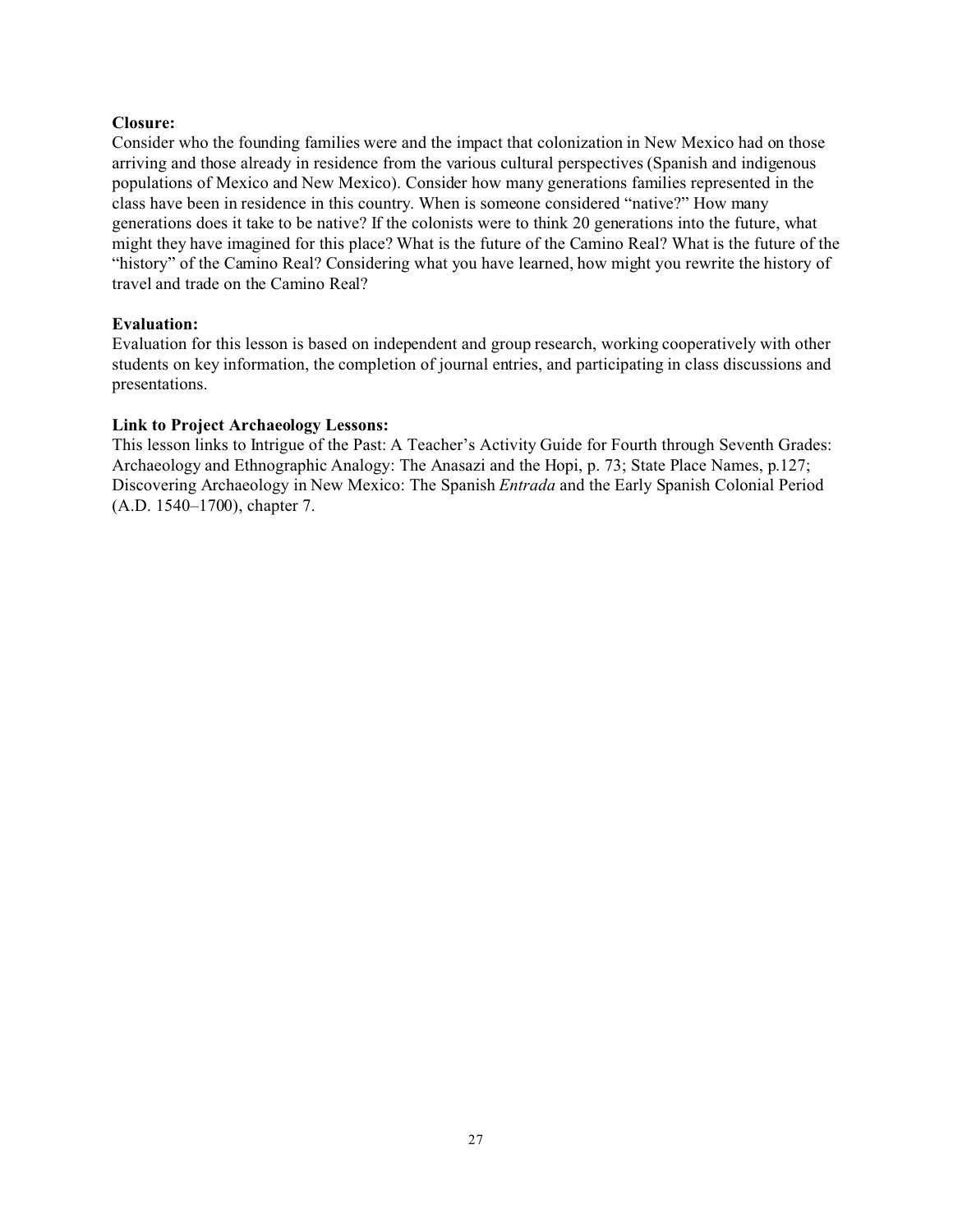Name: Class/Period:

## **A Colonial Family Don Fernando Durán y Chavez**

More than 400 years ago, the first members of the Chavez family traveled into New Mexico with Juan de Oñate. Historical records list the first mention of the Chavez name in an official government record in 1631 stating that Don Pedro [Gómez] Durán y Chavez was responsible for collecting money for the governor. During the Pueblo Revolt Don Pedro Durán y Chavez's grandson, Don Fernando Durán y Chavez; his wife, Lucía Hurtado de Salas; and their four children escaped with the other surviving colonists down the Camino Real to Guadalupe del Paso (El Paso).

Many of the Chavez clan stayed in northern Mexico, the area that is now Chihuahua. Following the Pueblo Revolt, Don Fernando Durán y Chavez and his family returned to New Mexico in 1693 with the Vargas caravan. They moved back to their ancestral home in Bernalillo soon after returning to New Mexico.

By 1707, the family moved to Atrisco, near what would become the modern city of Albuquerque. The family continued to live in the Albuquerque area for the next century or so. By the early 1800s, one of Don Fernando's grandsons, Diego Antonio, had married and moved to Laguna, New Mexico. There his son Juan Bautista Chávez was born. Juan Bautista grew up and married María Manuela Romero of Sabinal, New Mexico, in 1841. Sabinal was a town on the Río Grande south of Albuquerque, and the couple moved there to raise their own family. They had four sons and a daughter. Once the four sons were grown up, they left the Río Grande Valley together, probably in search of land to farm on their own.

By the 1880s, the four brothers had ended up in St. Johns, Arizona, where a new settlement of Spanish-speaking people was forming. Around 1900, one of the brothers, Santiago Chávez, decided to homestead land about 40 miles east of St. Johns, near the Zuni Salt Lake in New Mexico. Santiago lived on his homestead with his wife and other members of his family for the next 30 years. The homestead was abandoned in the mid-1930s and was never occupied again. Santiago and his wife had six children. Their grandchildren, great-grandchildren, and great-great-grandchildren live in various places in New Mexico and Arizona. The descendants of Santiago's three brothers and one sister are likewise scattered throughout New Mexico and Arizona.

#### **Ancestry of Santiago Chávez**

*[Note: Chávez was originally spelled Chaves, but only the more recent spelling is used here]* Pedro Durán y Chávez, born before 1556, Valverde de Llerena, Estremadura, Spain Fernando Durán y Chávez, born 1609, [unknown town], New Mexico Fernando Durán y Chávez II, born 1651, Bernalillo, New Mexico Pedro Durán y Chávez, born 1674, [unknown town], New Mexico Diego Antonio Durán y Chávez, born 1724, Albuquerque, New Mexico Pedro Antonio Durán y Chávez, born 1744, Albuquerque, New Mexico Diego Antonio Durán y Chávez, born 1791, Albuquerque, New Mexico Juan Bautista Chávez, born 1817, Laguna, New Mexico José Santiago Chávez (better known as Santiago Chávez), born 1849, Sabinal, New Mexico